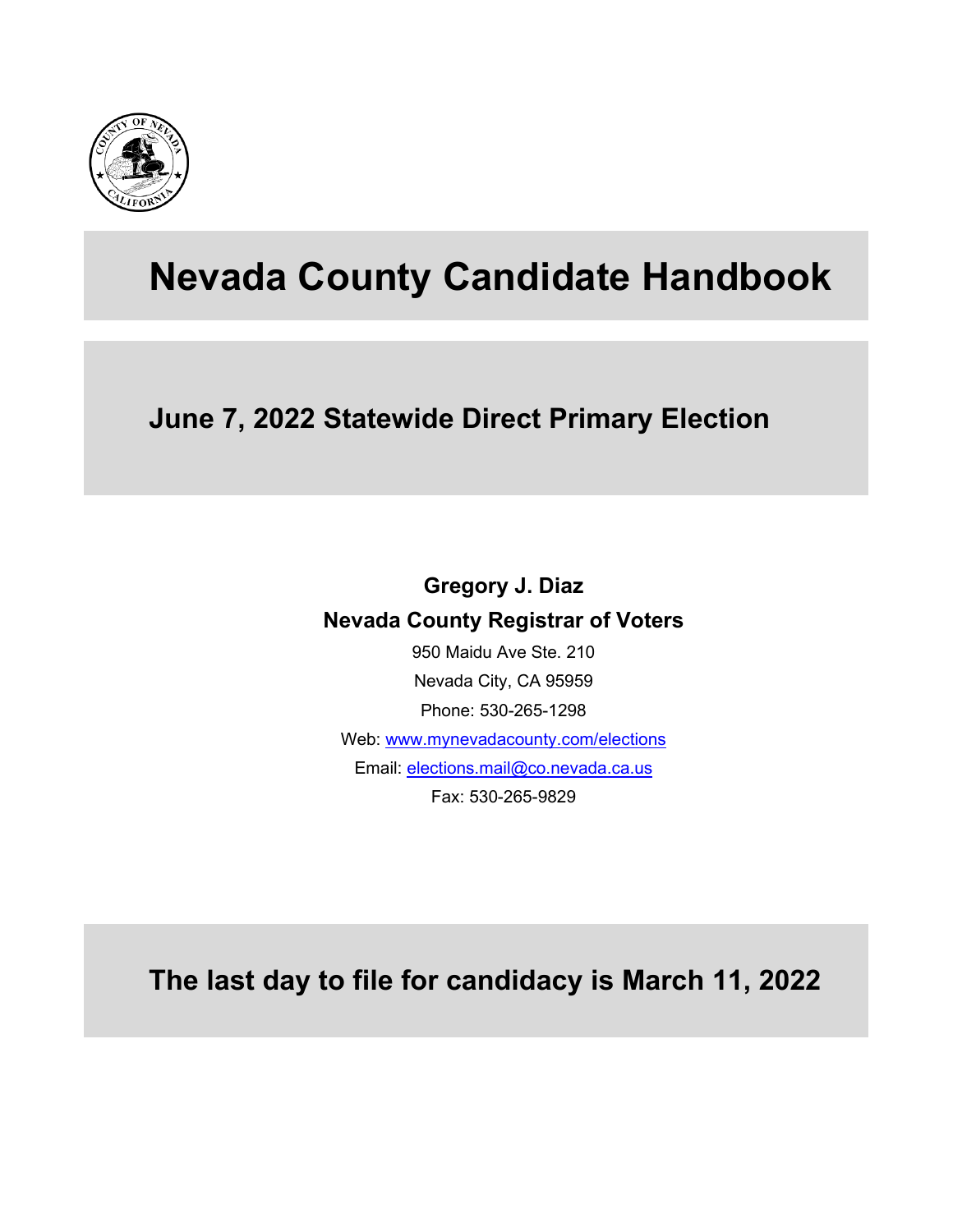

### A Letter From Your Registrar of Voters

Congratulations on your decision to seek office in the upcoming June 7, 2022 Statewide Direct Primary Election. Your candidacy provides voters a choice and is crucial to the democratic process.

This candidate handbook summarizes major provisions of the California Elections Code and other laws related to candidates and committees involved in the elections process. The candidate filing process can be confusing, and I hope that you find the handbook to be both informative and useful.

The June 7, 2022 Candidate Handbook for the Statewide Direct Primary Election provides general information for candidates and committees. It does not have the force and effect of law, regulation, or rule. This handbook is distributed with the understanding that the Nevada County Registrar of Voters is not providing legal advice. Therefore, it is not to be a substitute for legal counsel for the individual, organization or candidate using it. The Registrar of Voters strongly recommends that any prospective candidate obtain legal advice to assist in complying with applicable California laws, including the California Elections Code and California Government Code. In the case of conflict, the law, rule, or regulation will apply.

The best advice for all candidates is to **FILE EARLY**. The filing deadlines are rigid and if you wait until the last moment to file a document that may contain errors or omissions, your right to appear on the ballot may be lost. Mistakes and/or oversights can be corrected if given adequate time.

Our office staff is committed to providing the best possible service to you, your campaign staff, and the voters of Nevada County. If you have questions or comments regarding an item that you would like to suggest for future candidate handbooks, please write a letter, send an email to *[elections.mail@co.nevada.ca.us](mailto:elections.mail@co.nevada.ca.us)*, or call (530) 265-1298.

All the best to you in your campaign.

report I Dear

Gregory J. Diaz, Nevada County Clerk-Recorder/Registrar of Voters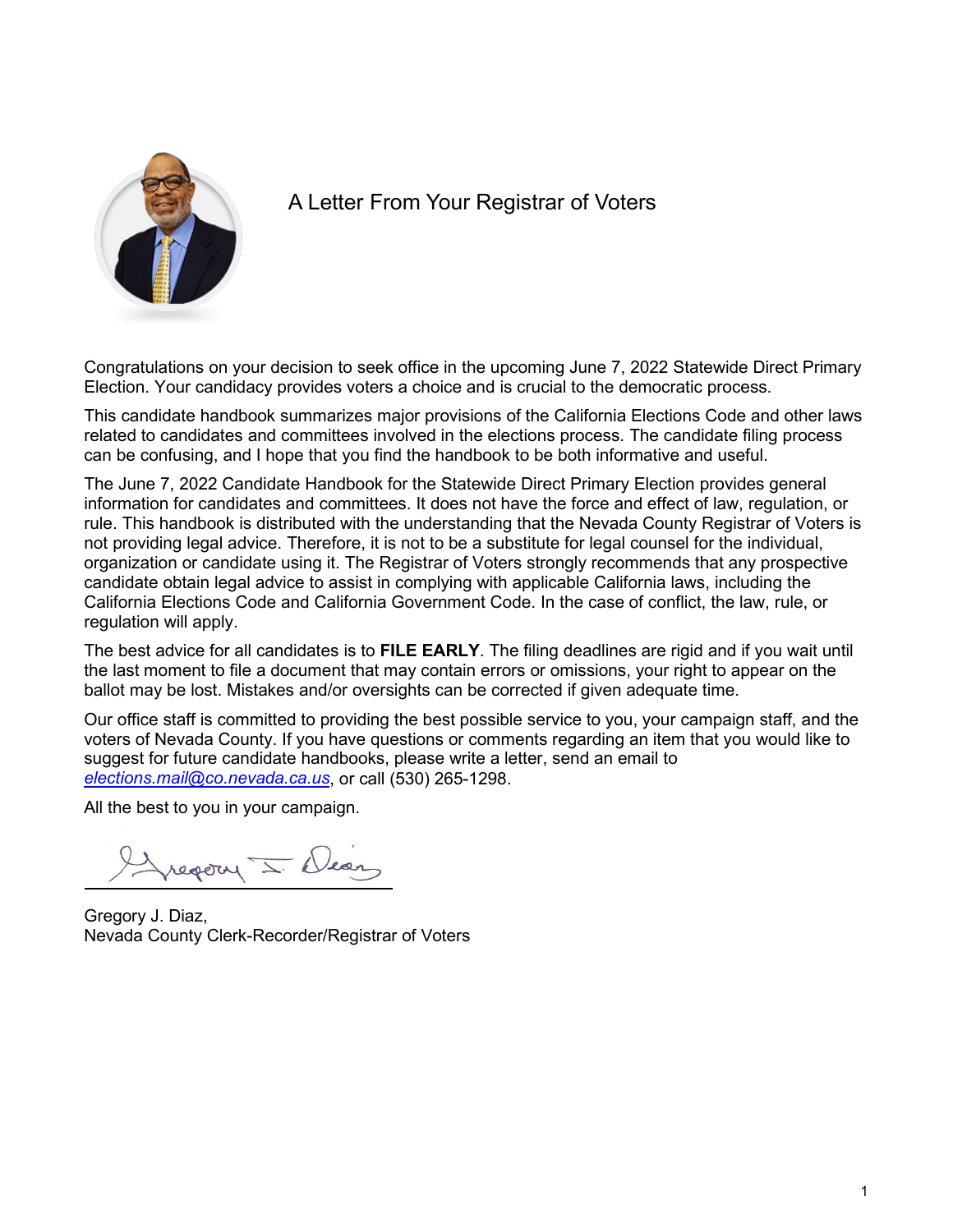### **Table of Contents**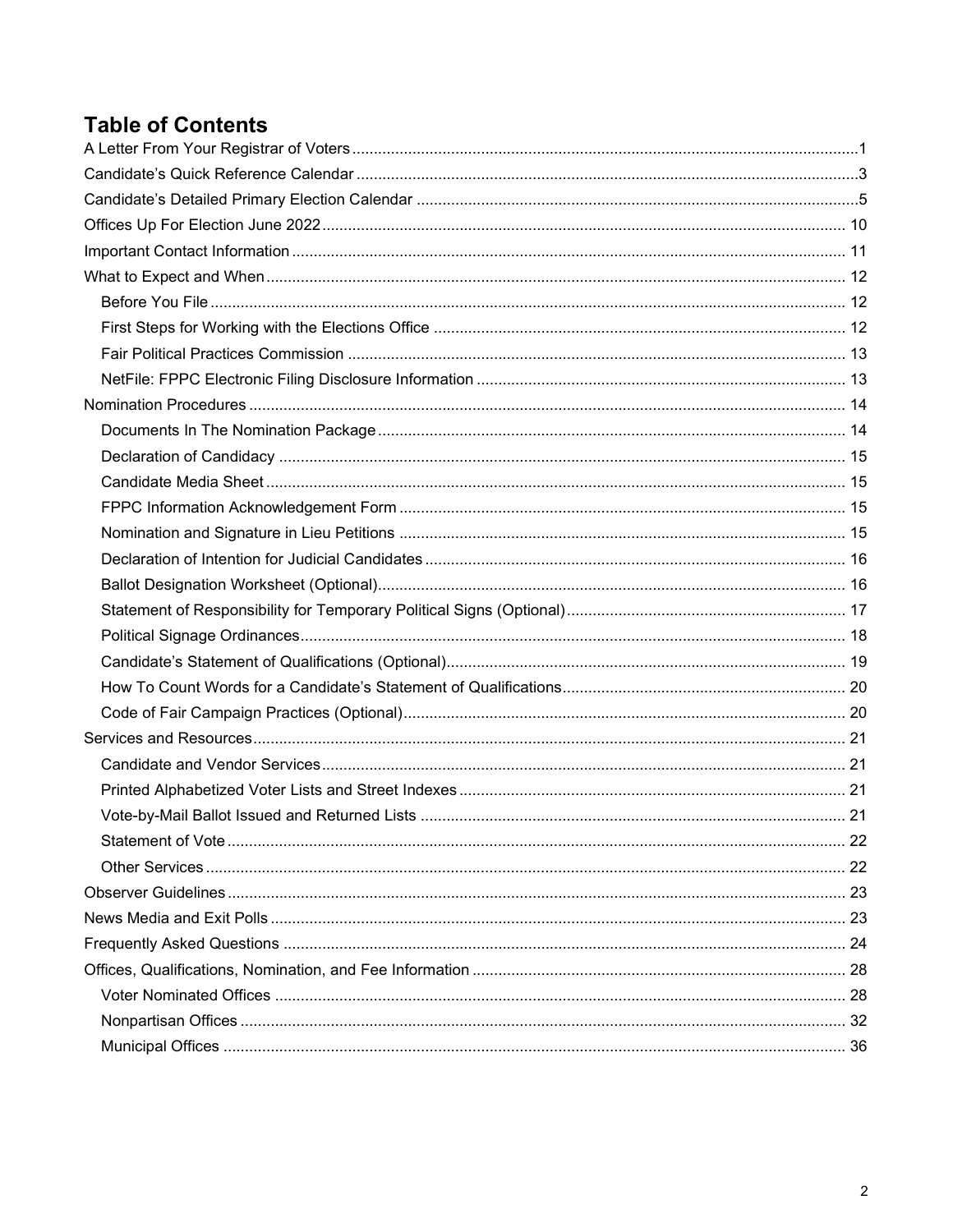## *CALENDAR OF IMPORTANT DATES* Candidate's Quick Reference Calendar

| <b>Start Date</b> | <b>Deadline</b>   | Days to<br><b>Election</b> | <b>Description</b>                                                                                                                 |
|-------------------|-------------------|----------------------------|------------------------------------------------------------------------------------------------------------------------------------|
| January 3, 2022   | February 9, 2022  | $E-155-118$                | Signature in lieu filing period for State<br>and County candidates (optional)                                                      |
| January 12, 2022  | February 9, 2022  | E-146-118                  | Signature in lieu filing period for<br>Supervisorial candidates (optional)                                                         |
| January 31, 2022  | February 9, 2022  | E-127-118                  | Declaration of Intention-For Superior<br><b>Court Judicial Candidates Only</b>                                                     |
| February 10, 2022 | February 14, 2022 | E-117-113                  | Declaration of Intention Extension<br><b>Period-For Judicial Candidates</b>                                                        |
| February 14, 2022 | March 11, 2022    | E-113-88                   | Declaration of Candidacy and<br>Nomination Papers filing period                                                                    |
| February 14, 2022 | March 11, 2022    | E-113-88                   | <b>Candidate Statement of Qualifications</b><br>(optional)                                                                         |
| February 14, 2022 | March 11, 2022    | $E-113-88$                 | <b>Statement of Economic Interests</b><br>(Form 700; excludes federal<br>candidates)                                               |
| March 12, 2022    | March 16, 2022    | $E-87-83$                  | Extension of nomination period (only<br>applies if incumbent fails to file and<br>qualify during the regular nomination<br>period) |
|                   | March 17, 2022    | $E-82$                     | Random alphabet draw to determine<br>the ballot order of candidates' names                                                         |
| April 11, 2022    | May 24, 2022      | $E-57-14$                  | Write-in candidate filing period                                                                                                   |
|                   | April 28, 2022    | $E-40$                     | Last day to file 1st pre-election<br>campaign statements                                                                           |
|                   | April 28, 2022    | $E-40$                     | State and County Voter Information<br>Guides mailed                                                                                |
| May 9, 2022       | May 31, 2022      | $E-29-7$                   | Ballots mailed out to voters<br>Early Voting begins at Rood Center                                                                 |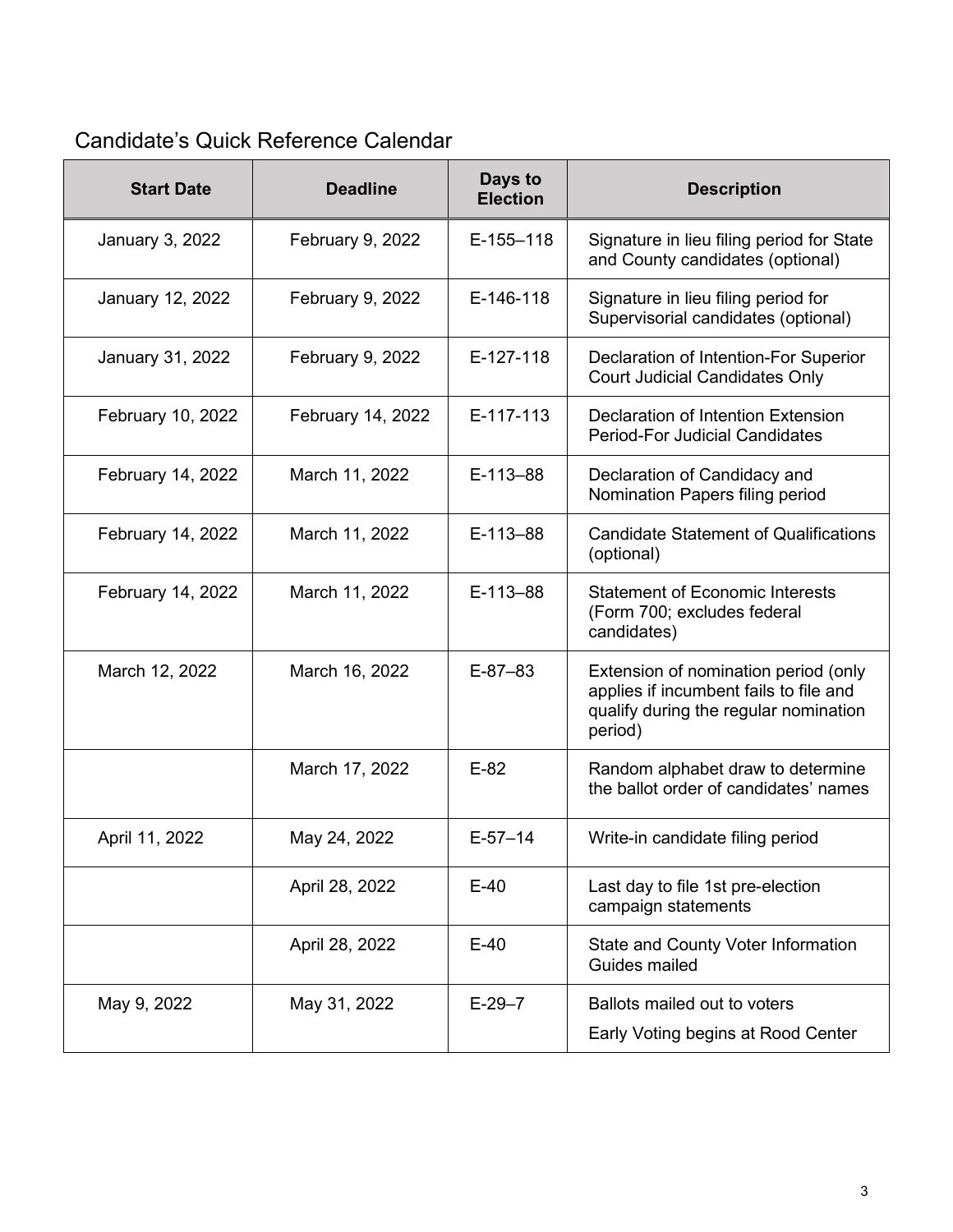| <b>Start Date</b> | <b>Deadline</b> | Days to<br><b>Election</b> | <b>Description</b>                                                                                                  |
|-------------------|-----------------|----------------------------|---------------------------------------------------------------------------------------------------------------------|
|                   | May 23, 2022    | $E-15$                     | State deadline to register to vote in<br>this election                                                              |
| May 24, 2022      | June 7, 2022    | $E-14-0$                   | <b>Conditional Voter Registration period</b><br>for those who wish to register and<br>vote after the state deadline |
|                   | May 26, 2022    | $E-12$                     | Last day to file 2nd pre-election<br>campaign statements                                                            |
|                   | May 28, 2022    | $E-10$                     | 10 Day Vote Centers open 8am -<br>5pm                                                                               |
|                   | June 4, 2022    | $E-3$                      | 3 Day Vote Centers open 8am - 5pm                                                                                   |
|                   | June 7, 2022    | $E-0$                      | <b>ELECTION DAY</b>                                                                                                 |
|                   |                 |                            | Polls are open 7am - 8pm                                                                                            |
| June 9, 2022      | July 7, 2022    | $E + 2 - 30$               | Official canvass period (may be<br>completed before the deadline)                                                   |
|                   | June 14, 2022   | $F+7$                      | Deadline to receive mailed ballots<br>postmarked on or before Election Day                                          |

All candidates for state and local office are responsible for filing campaign disclosure statements. Please refer to the Fair Political Practices Commission (FPPC) for filing schedules and forms.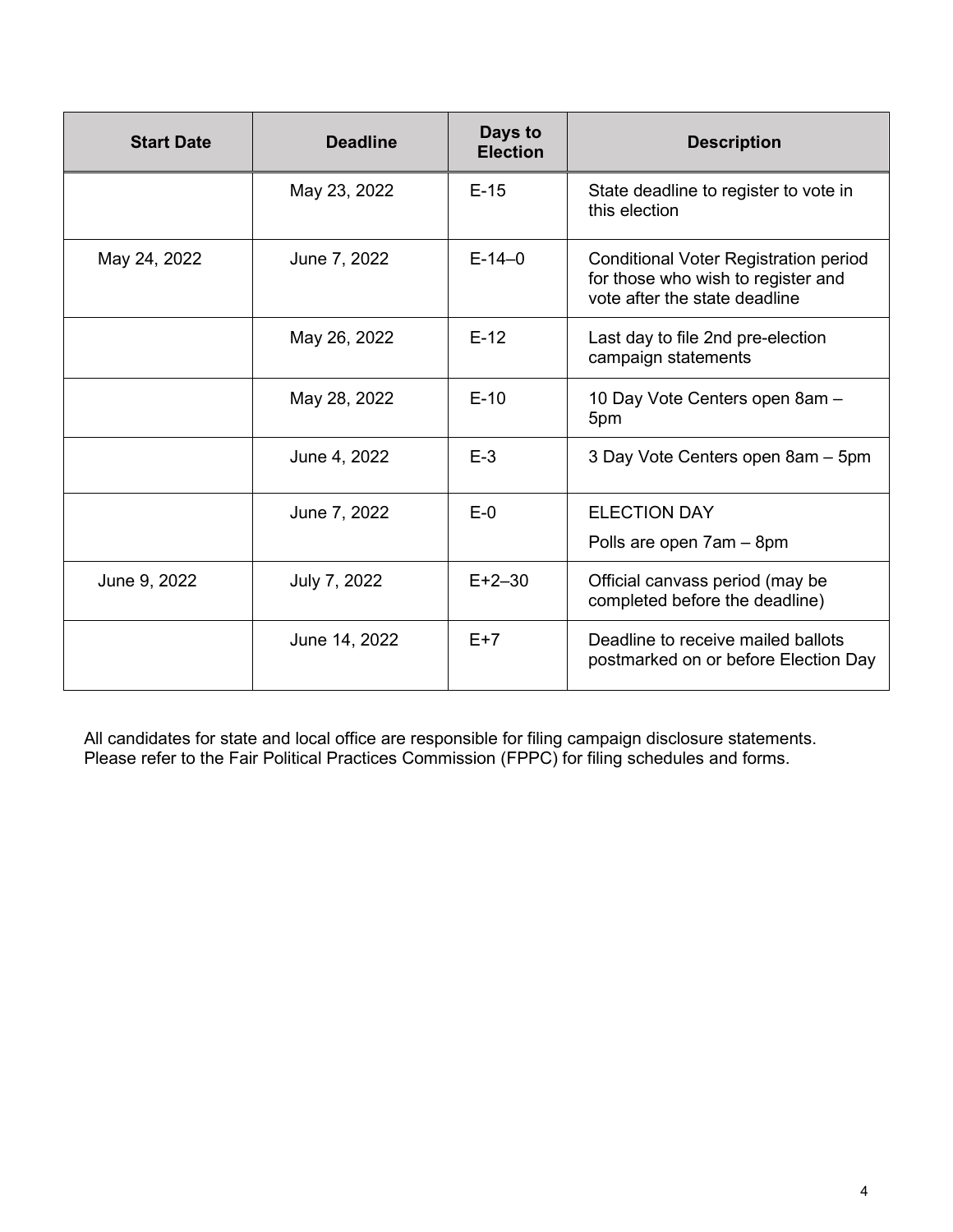### <span id="page-5-0"></span>Candidate's Detailed Primary Election Calendar

 $\top$ 

All code sections are the Elections Code, unless otherwisenoted.

Following the filing period dates, the number of days prior to or after the election isprovided: (E= Election Day, followed by the number of days prior to (-) or after (+) Election Day.

For a calendar of deadlines for city candidates, please contact the City Clerk.

| Jan. 3-Feb. 9, 2022<br>(E-155 to E-118)      | <b>SIGNATURES IN-LIEU OF FILING FEE</b><br>Candidates for all statewide and countywide voter-nominated and<br>nonpartisan offices During this period petition forms may be obtained<br>from the county election official or the Secretary of State. During this<br>period, candidates may submit a petition containing signatures of<br>registered voters in lieu of a filing fee. (EC § 8106)                                                                                                                                                                                                                                                                                                                                                                                                                                                                         |
|----------------------------------------------|------------------------------------------------------------------------------------------------------------------------------------------------------------------------------------------------------------------------------------------------------------------------------------------------------------------------------------------------------------------------------------------------------------------------------------------------------------------------------------------------------------------------------------------------------------------------------------------------------------------------------------------------------------------------------------------------------------------------------------------------------------------------------------------------------------------------------------------------------------------------|
| Jan. 12-Feb. 9, 2022<br>(E-146 to E-118)     | <b>SIGNATURES IN-LIEU OF FILING FEE</b><br><b>Candidates for Nevada County Board of Supervisors During this</b><br>period petition forms may be obtained from the county election official.<br>During this period, candidates may submit a petition containing signatures<br>of registered voters in lieu of a filing fee. (EC § 8106)                                                                                                                                                                                                                                                                                                                                                                                                                                                                                                                                 |
| Jan. 31-Feb. 9, 2022<br>(E-127 to E-118)     | <b>DECLARATION OF INTENTION - FOR JUDICIAL CANDIDATES ONLY</b><br>Except in the case of a judicial office filled in accordance with subdivision<br>(d) of Section 16 of the Constitution, every candidate for a judicial office, not<br>more than 14 nor less than 5 days prior to the first day on which his or her<br>nomination papers may be circulated and signed or may be presented for<br>filing, shall file in the office of the elections official in which his or her<br>nomination papers are required to be filed, a written and signed declaration of<br>his or her intention to become a candidate for that office on a form to be<br>supplied by the elections official. A candidate for a numerically designated<br>judicial office shall state in his or her declaration for which office he or she<br>intends to become a candidate. (EC $\S$ 8023) |
| Feb. 10-Feb. 14,<br>2022<br>(E-117 to E-113) | <b>DECLARATION OF INTENTION EXTENSION PERIOD - FOR JUDICIAL</b><br><b>CANDIDATES</b><br>If the incumbent has not filed a Declaration of Intention to succeed to the<br>same office by February 9, 2022, then any qualified person other than the<br>incumbent may file a Declaration of Intention during this extension period.<br>If failure to file a Declaration of Intention is because the incumbent has<br>already served the maximum number of terms, there shall be no extension<br>of the period for filing a Declaration of Intention.                                                                                                                                                                                                                                                                                                                       |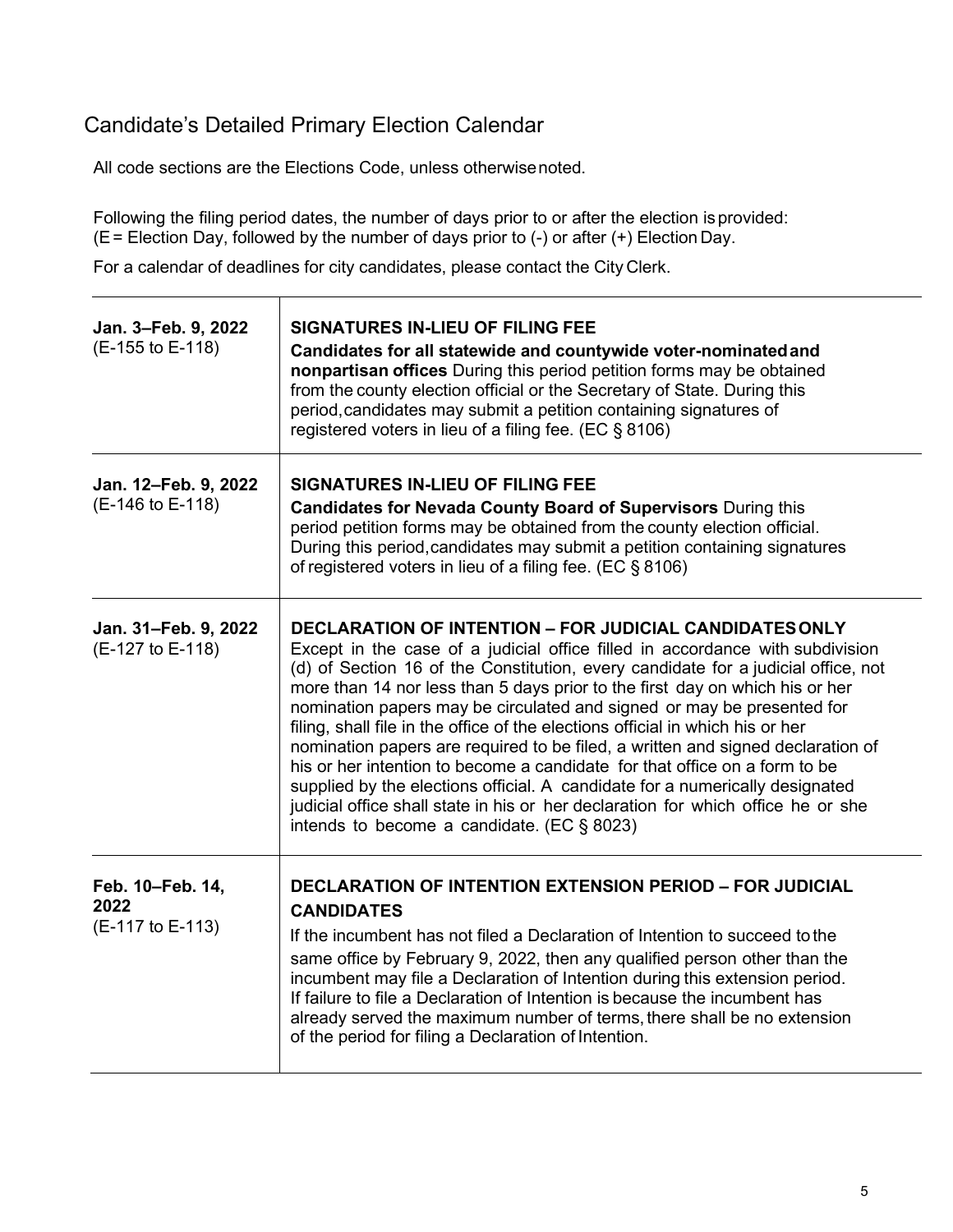| Feb. 14–Mar. 11,<br>2022<br>(E-113 to E-88) | <b>CANDIDATE FILING PERIOD</b><br>During this period, all candidates must file their Declaration of Candidacy and<br>circulate their nomination papers. All candidates, except candidates who<br>have already paid their filing fees, must also pay the non-refundable filing fee<br>at the time they file their Declaration of Candidacy and receive their<br>nomination papers from the county elections official.                                                                                                                                                                                                                     |
|---------------------------------------------|------------------------------------------------------------------------------------------------------------------------------------------------------------------------------------------------------------------------------------------------------------------------------------------------------------------------------------------------------------------------------------------------------------------------------------------------------------------------------------------------------------------------------------------------------------------------------------------------------------------------------------------|
| Feb. 14-Mar.11,<br>2022<br>(E-113 to E-88)  | <b>CANDIDATE STATEMENT OF QUALIFICATIONS</b><br>During this period, candidates for state legislative offices and county<br>nonpartisan office may prepare a candidate Statement of Qualifications on a<br>form provided by the county elections official. The statement may contain no<br>more than 250 words for state legislative offices, and the candidate must<br>pledge to abide by campaign spending limits per voter-approved Proposition<br>34. Candidate statements for local nonpartisan candidates must be no more<br>than 200 words. The statement must be filed at the same time the<br>Declaration of Candidacy is filed. |
| Mar. 11, 2022<br>$(E-88)$                   | <b>CLOSE OF CANDIDATE FILING PERIOD</b><br>Not later than 5:00 p.m. on this day all candidates must deliver their<br>candidate paperwork to the county elections official. (EC §§ 8020, 8100)                                                                                                                                                                                                                                                                                                                                                                                                                                            |
| Mar. 12-Mar. 16,<br>2022<br>(E-87 to E-83)  | <b>CANDIDATE FILING EXTENSION PERIOD IF INCUMBENT DOES</b><br><b>NOT FILE</b><br>If nomination documents for the incumbent of any office are not filed with<br>the county elections official by 5:00 p.m. March 11, 2022, the nomination<br>period shall be extended until 5:00 p.m. March 16, 2022, for a potential<br>candidate other than the incumbent. (EC §§ 8204, 8022)<br>NOTE: Extension period does not apply when there is no incumbent eligible<br>to be elected to the office.                                                                                                                                              |
| Mar. 14, 2022<br>$(E-85)$                   | <b>WITHDRAWAL OF CANDIDATE'S STATEMENT</b><br>Any candidate for local nonpartisan office who has filed a candidate<br>statement may withdraw it, but not change it, during the period for filing<br>nomination papers until 5:00 p.m. of the next working day after the close<br>of the nomination period. The 10-day public examination period for<br>candidate statements submitted by March 11, 2022 is from March 12,<br>2022, through March 21, 2022 (EC § 13307)                                                                                                                                                                   |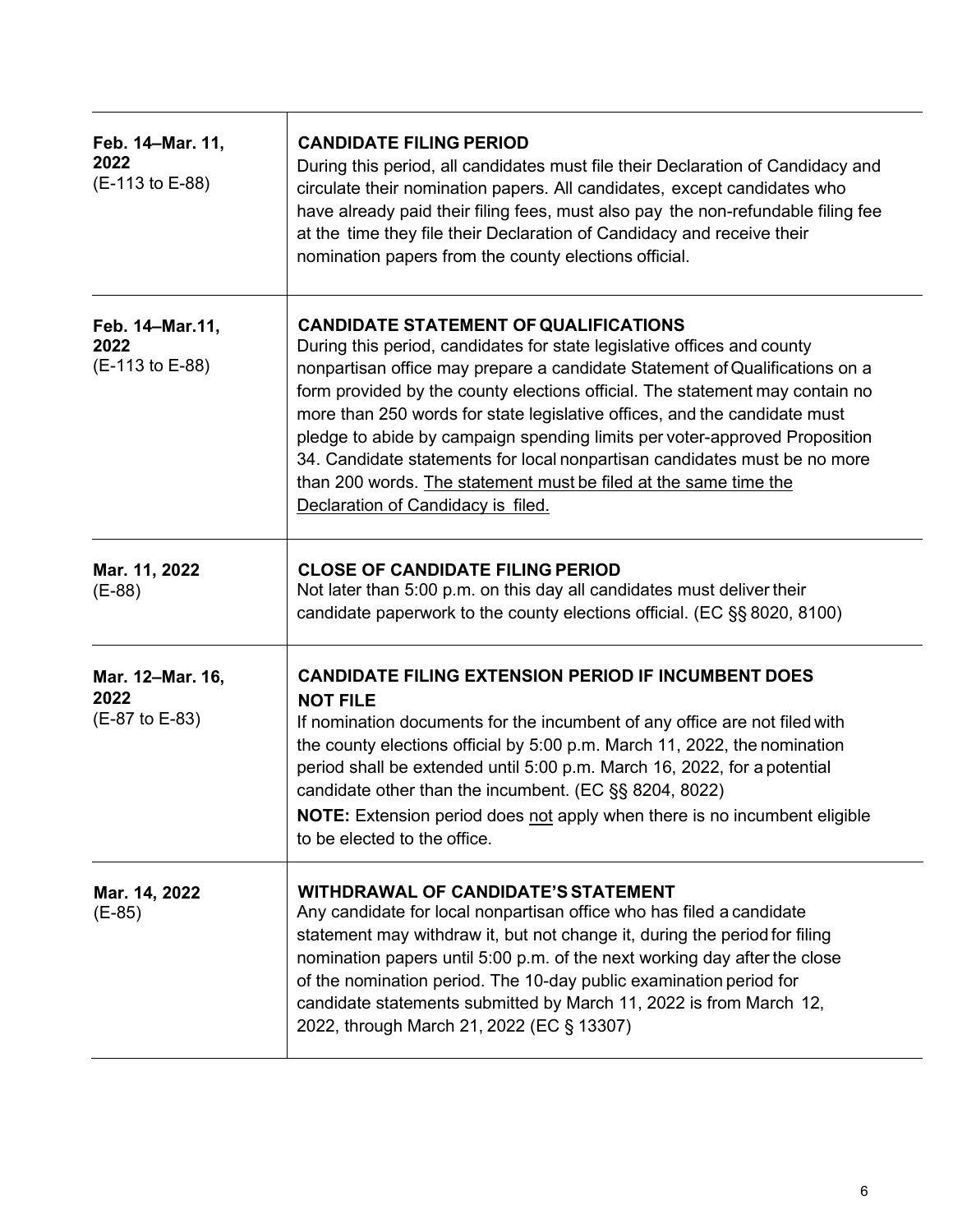| Mar. 16, 2022<br>$(E-83)$                 | WITHDRAWAL OF CANDIDATE'S STATEMENT AFTER<br><b>EXTENSION ON FILING</b><br>If there has been an extension of filing, the deadline for the withdrawal<br>of a candidate's statement is 5:00 p.m. March 16, 2022. The 10-day public<br>examination period for candidate statements is from March 17, through<br>March 26, 2022. (EC §§ 13307, 13313) |
|-------------------------------------------|----------------------------------------------------------------------------------------------------------------------------------------------------------------------------------------------------------------------------------------------------------------------------------------------------------------------------------------------------|
| Mar. 17, 2022<br>$(E-82)$                 | <b>RANDOMIZED ALPHABET DRAWING</b><br>The Secretary of State shall conduct the randomized alphabet drawing<br>to determine the order of candidates on the ballot. (EC $\S$ 13112)                                                                                                                                                                  |
| Apr. 11-May 24,<br>2022<br>(E-57 to E-14) | <b>WRITE-IN PERIOD</b><br>During this period, every person who desires to be a write-in candidate and<br>has his or her name as written on the ballot of an election counted for a<br>particular office shall file the appropriate forms with the Election Office. (EC<br>§§ 8900, 8601, 8602, 8603, 8604, 8605)                                   |
| May 9, 2022<br>$(E-29)$                   | <b>LAST DAY TO RECEIVE ELECTION MATERIALS IN THE MAIL</b><br>Voters registering after this date for the Statewide Primary Election will not<br>be eligible to receive election materials in the mail, such as the Sample Ballot<br>Booklet. (EC § 13306)                                                                                           |
| May 9, 2022<br>$(E-29)$                   | <b>VOTE-BY-MAIL VOTING</b><br>Ballots are mailed to all voters. (EC $\S$ 4005(a)(8)(A))                                                                                                                                                                                                                                                            |
| May 9, 2022<br>$(E-29)$                   | <b>EARLY VOTING BEGINS</b><br>Early Voting begins at the Nevada County Elections Office.                                                                                                                                                                                                                                                           |
| May 9, 2022<br>$(E-29)$                   | <b>PROCESS VOTE-BY-MAIL BALLOTS</b><br>County elections official may commence the processing of vote-by-mail ballots.<br>The earliest any vote-by-mail ballot tabulation or count can be released is after<br>8:00 p.m. on Election Day, June 7, 2022. (EC § 15101)                                                                                |
| May 10, 2022<br>$(E-28)$                  | <b>BALLOT DROP-OFF LOCATIONS</b><br>All ballot drop-off locations open this day through Election Day.                                                                                                                                                                                                                                              |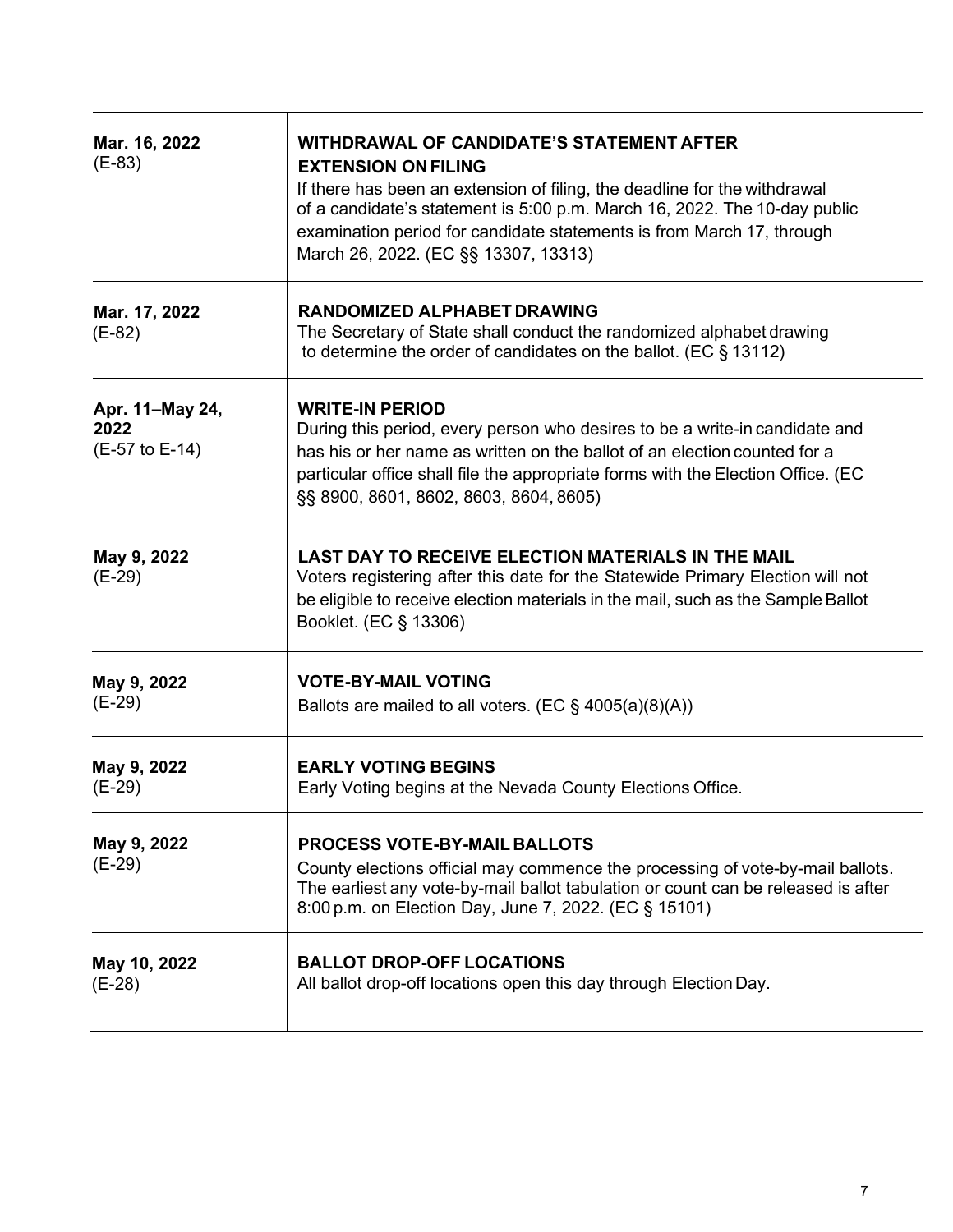| May 23, 2022<br>$(E-15)$       | <b>LAST DAY TO REGISTER TO VOTE</b><br>Deadline to register to vote in the June 7, 2022 Primary Election. In Nevada<br>County, you can still register to vote or update your registration at the Elections<br>office or at a Vote Center location in the County through Election Day.    |
|--------------------------------|------------------------------------------------------------------------------------------------------------------------------------------------------------------------------------------------------------------------------------------------------------------------------------------|
| May 24, 2022<br>$(E-14)$       | <b>Conditional Voter Registration period begins</b><br>Voters who miss the regular voter registration deadline may appear in person to<br>register and vote the same day. This service is available though the close of polls<br>on Election Night.                                      |
| May 28, 2022<br>$(E-10)$       | 10 Day Vote Centers Open 8:00 am to 5:00 pm                                                                                                                                                                                                                                              |
| May 29, 2022<br>$(E-7)$        | <b>LAST DAY FOR VOTE-BY-MAIL BALLOT</b><br>The last day that the county elections official may mail a vote-by-mail ballot.<br>Voters may drop off their completed vote-by-mail ballots at any vote center<br>or the elections office until 8:00 p.m. on Election Day. (EC §§ 3001, 3021) |
| May 30, 2022<br>$(E-6)$        | <b>COUNTY HOLIDAY</b><br>10-day Vote Centers are open 8:00 a.m. to 5:00 p.m.                                                                                                                                                                                                             |
| <b>June 4, 2022</b><br>$(E-3)$ | 3 Day Vote Centers Open 8:00 am to 5:00 pm                                                                                                                                                                                                                                               |
| <b>June 7, 2022</b><br>$(E-0)$ | <b>ELECTION DAY</b><br>Polls open at 7:00 a.m. and close at 8:00 p.m. (EC §§ 1000, 14212)<br>All ballots mailed must be postmarked on or before today to count in this<br>election. (EC §§ 3017, 3020) (EC § 1000, 4005(a)(3)(A))                                                        |
| June 9, 2022<br>$(E+2)$        | <b>CANVASS ELECTION RETURNS</b><br>County Clerk commences official canvass. (EC §§ 10547, 15301)                                                                                                                                                                                         |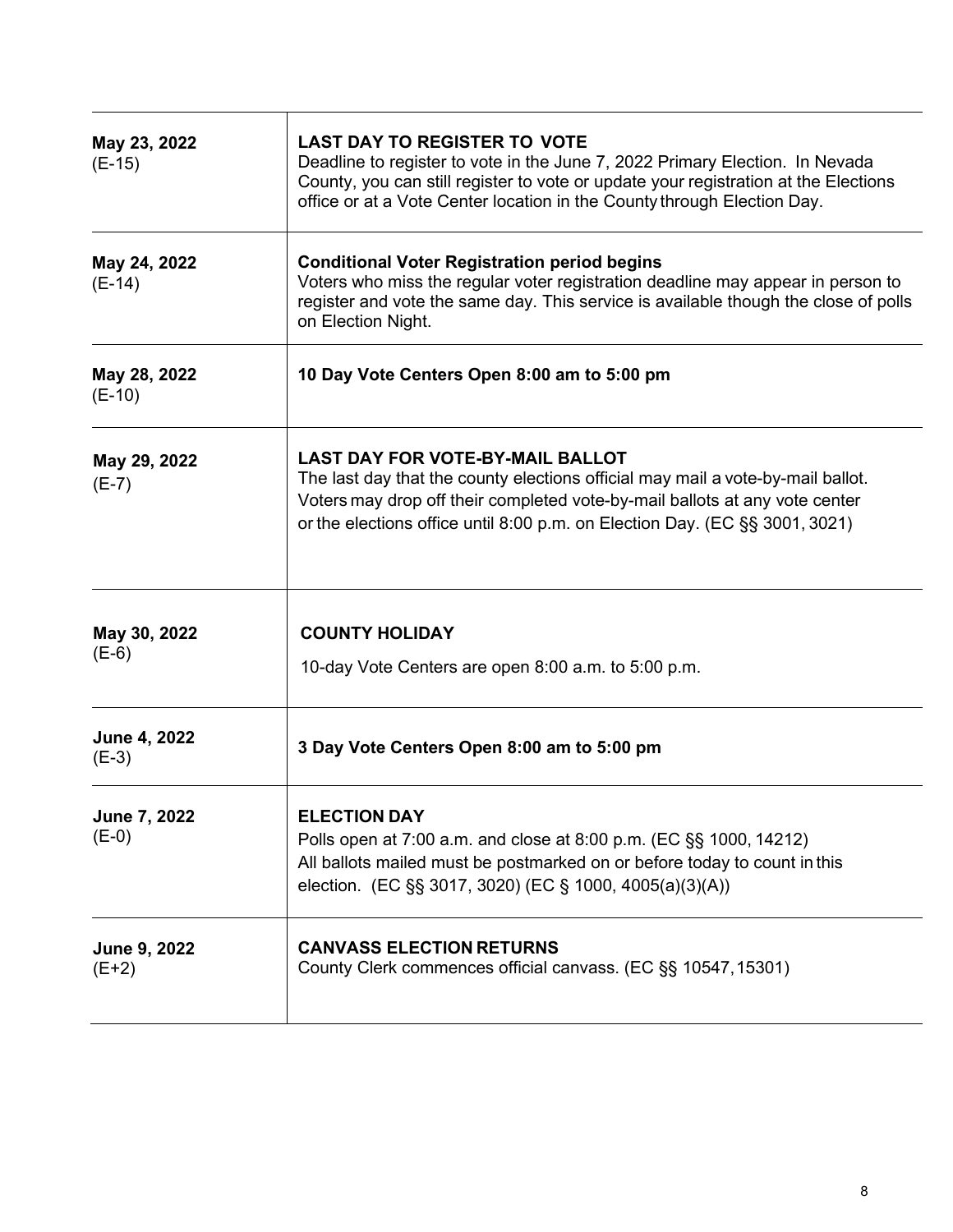| June 14, 2022<br>$(E+7)$        | <b>MAIL BALLOT DEADLINE</b><br>Last day to accept vote-by-mail ballots postmarked no later than June 7,<br>2022 from the post office. |
|---------------------------------|---------------------------------------------------------------------------------------------------------------------------------------|
| <b>July 7, 2022</b><br>$(E+30)$ | Last Day to Certify Results (May certify ahead of deadline)                                                                           |
| <b>July 8, 2022</b><br>$(E+31)$ | Last day for the County Clerk to prepare a certified Statement of Vote<br>and submit it to the Secretary of State                     |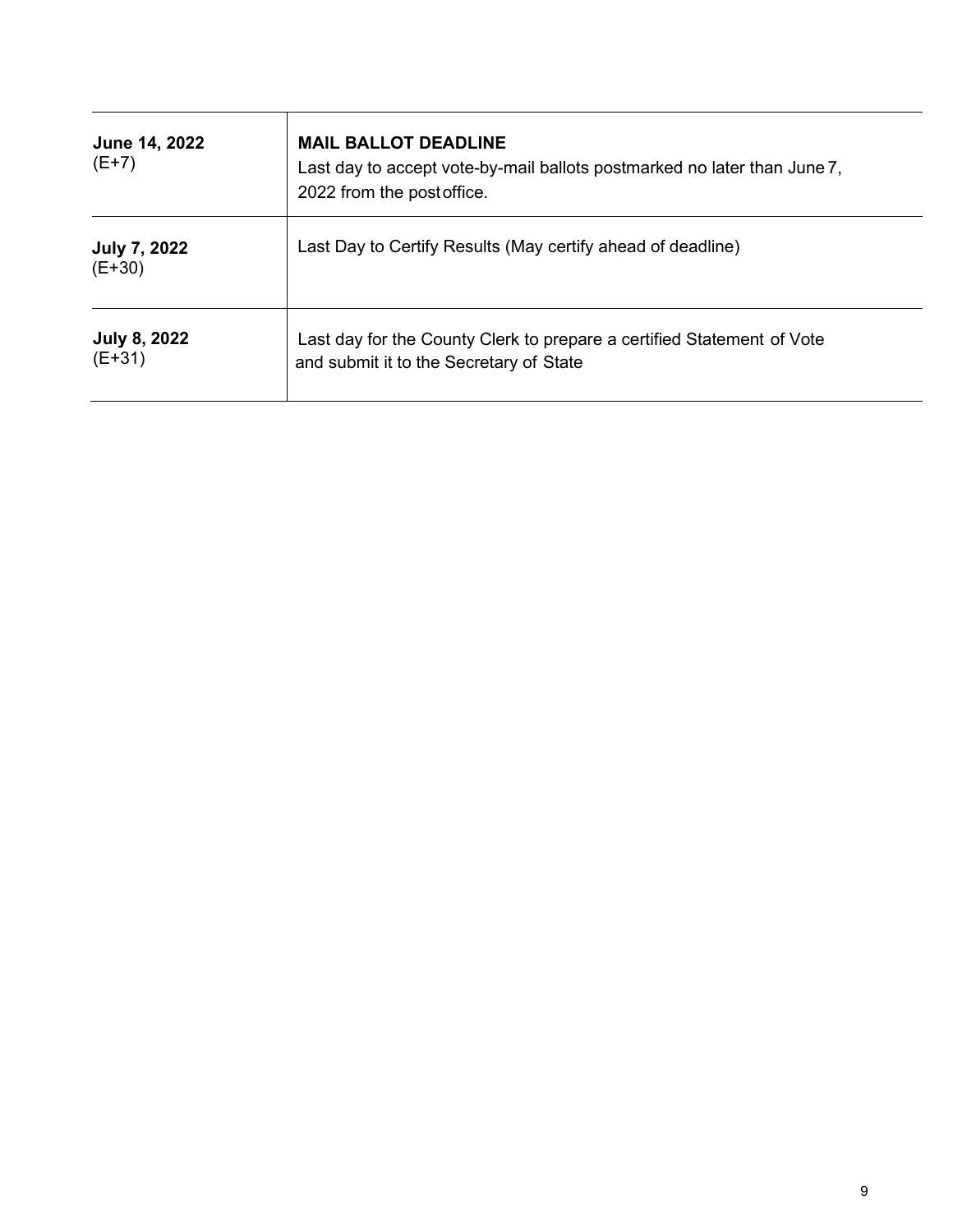### Offices Up For Election June 2022

<span id="page-10-0"></span>

| <b>Elected Office</b>                           | <b>Current</b><br><b>Officeholder</b> | <b>Term</b> |
|-------------------------------------------------|---------------------------------------|-------------|
| <b>FEDERAL VOTER NOMINATED OFFICES</b>          |                                       |             |
| U.S. Senate*                                    | <b>Alex Padilla</b>                   | 6 years     |
| U.S. Representative in Congress, District 3     | John Garamendi                        | 2 years     |
| STATE LEGISLATIVE VOTER NOMINATED OFFICES       |                                       |             |
| State Assembly, District 1                      | Megan Dahle                           | 2 years     |
| State Senate, District 4                        | <b>Jim Nielsen</b>                    | 4 years     |
| STATE CONSTITUTIONAL VOTER NOMINATED OFFICES    |                                       |             |
| <b>State Governor</b>                           | <b>Gavin Newsom</b>                   | 4 years     |
| <b>State Lieutenant Governor</b>                | Eleni Kounalakis                      | 4 years     |
| Secretary of State                              | <b>Shirley Weber</b>                  | 4 years     |
| <b>State Controller</b>                         | <b>Betty Yee</b>                      | 4 years     |
| <b>State Treasurer</b>                          | Fiona Ma                              | 4 years     |
| <b>State Attorney General</b>                   | Rob Bonta                             | 4 years     |
| <b>State Insurance Commissioner</b>             | Ricardo Lara                          | 4 years     |
| State Board of Equalization, District 1         | <b>Ted Gaines</b>                     | 4 years     |
| <b>STATE NONPARTISAN OFFICES</b>                |                                       |             |
| State Superintendent of Public Instruction      | <b>Tony Thurmond</b>                  | 4 years     |
| <b>COUNTY NONPARTISAN OFFICES</b>               |                                       |             |
| <b>County Superior Court Judge</b>              | <b>Candace Heidelberger</b>           | 6 years     |
| <b>County Superior Court Judge</b>              | <b>Yvette Durant</b>                  | 6 years     |
| <b>County Assessor</b>                          | Sue Horne                             | 4 years     |
| <b>County Auditor - Controller</b>              | Marcia Salter                         | 4 years     |
| County Board of Supervisors, District 3         | Dan Miller                            | 4 years     |
| County Board of Supervisors, District 4         | Sue Hoek                              | 4 years     |
| County Clerk-Recorder / Registrar of Voters     | Gregory J. Diaz                       | 4 years     |
| <b>County District Attorney</b>                 | <b>Jesse Wilson</b>                   | 4 years     |
| County Sheriff - Coroner - Public Administrator | Shannan Moon                          | 4 years     |
| <b>County Superintendent of Schools</b>         | Scott W. Lay                          | 4 years     |
| County Treasurer - Tax Collector                | <b>Tina Vernon</b>                    | 4 years     |
| <b>MUNICIPAL NONPARTISAN OFFICES</b>            |                                       |             |
| City of Nevada City - Council Member            | <b>Erin Minett</b>                    | 4 years     |
| City of Nevada City - Mayor                     | <b>Duane Strawser</b>                 | 4 years     |
| Placer County Superintendent of Schools         | Gayle Garbolino-Mojica                | 4 years     |

*\*There will be a special vacancy election for U.S. Senate and a regularly scheduled election for the same U.S. Senate seat on the June 2022 Primary ballot.*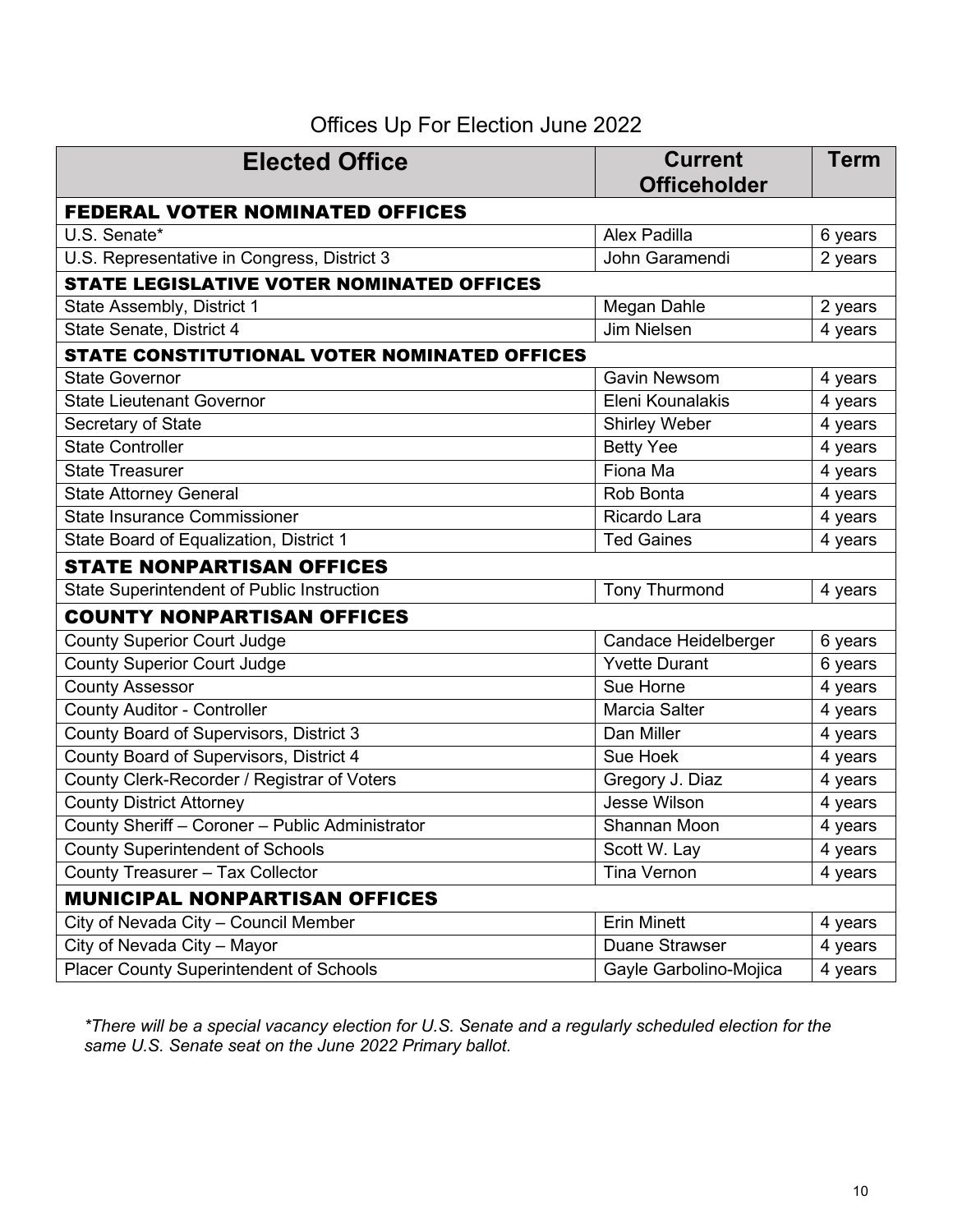<span id="page-11-0"></span>Important Contact Information

| <b>Nevada County</b><br><b>Elections Office</b>              | Office: (530) 265-1298<br>Toll-free: (888) 395-1298<br>Fax: (530) 265-9829<br>www.mynevadacounty.com/elections<br>elections.mail@co.nevada.ca.us                               |
|--------------------------------------------------------------|--------------------------------------------------------------------------------------------------------------------------------------------------------------------------------|
| <b>Secretary of State</b><br>(SOS)                           | Political Reform Division: (916) 653-6224<br>Fax: (916) 653-5045<br>Elections Division: (916) 657-2166<br>Fax: (916) 653-3214<br>http://www.sos.ca.gov<br>elections@sos.ca.gov |
| <b>NetFile</b>                                               | Office: (209) 742-4100<br>https://netfile.com/                                                                                                                                 |
| <b>Fair Political Practices</b><br><b>Commission (FPPC)</b>  | Advice Line: (866) 275-3772<br>General Information: (916) 322-5660<br>Fax: (916) 322-0886<br>http://www.fppc.ca.gov                                                            |
| <b>Federal Election</b><br><b>Commission (FEC)</b>           | (800) 424-9530<br>http://www.fec.gov                                                                                                                                           |
| <b>State Franchise Tax</b><br><b>Board</b>                   | <b>Customer Service: (800) 852-5711</b><br>Automated Service: (800) 338-0505<br>http://www.ftb.ca.gov                                                                          |
| <b>Official California</b><br><b>Legislative Information</b> | http://leginfo.legislature.ca.gov/                                                                                                                                             |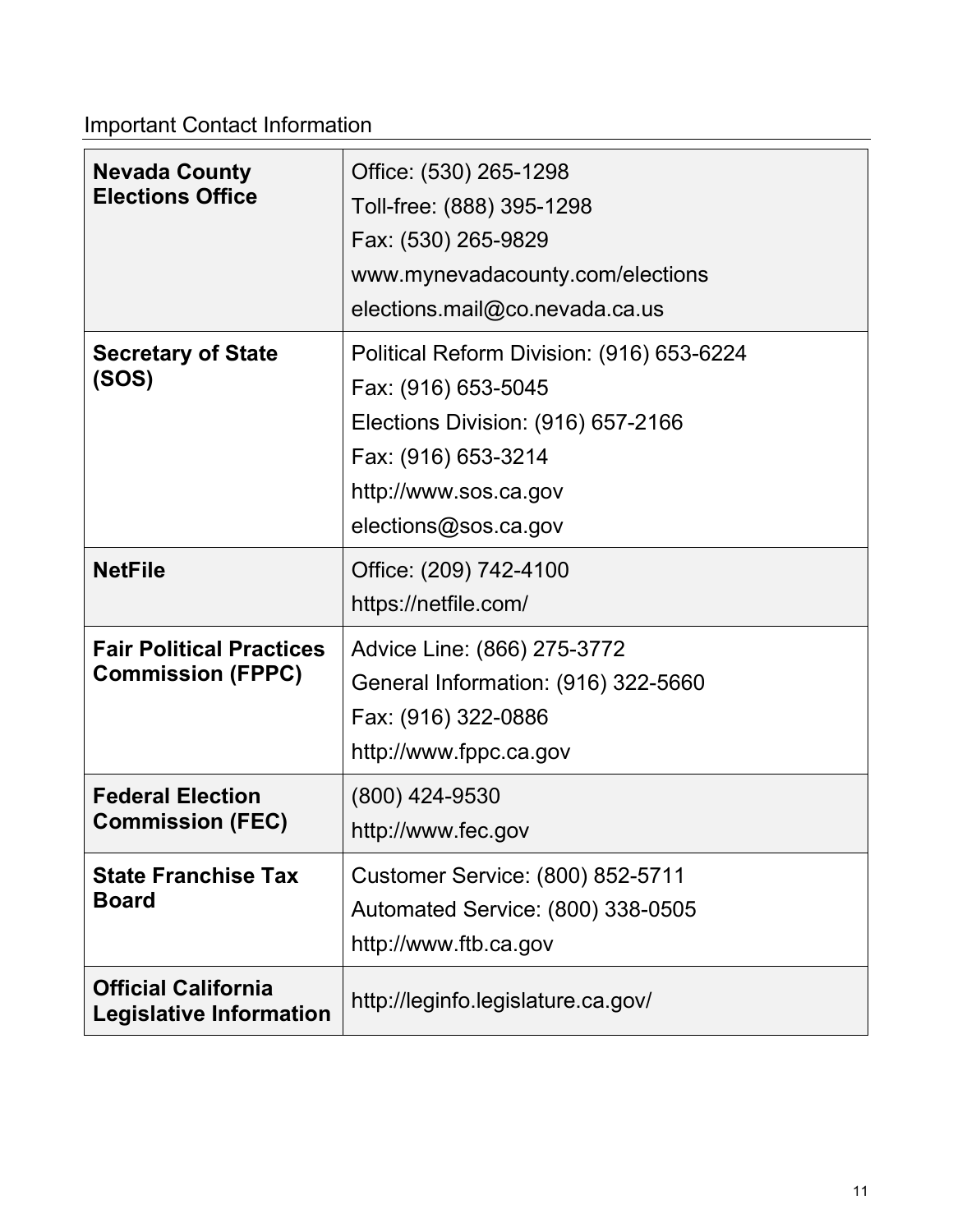### <span id="page-12-0"></span>What to Expect and When

#### <span id="page-12-1"></span>Before You File

- $\Box$  Verify that your voter registration information is current and correct. You can verify your voter registration online at [voterstatus.sos.ca.gov](https://voterstatus.sos.ca.gov/) or by calling our office.
- $\Box$  Make sure that you meet the qualifications for the office in which you intend to file (you can only file for one).
- $\Box$  Bring your completed Form 501 and a copy of your Form 410 to get set up in NetFile.
- $\Box$  Verify the number of signatures required for nomination.
- $\Box$  Confirm the amount for the filing fee and decide early whether you want to provide signatures in lieu of the filing fee.
- $\Box$  Decide how you want your name to appear on the ballot.
- $\Box$  Decide whether you want to include a ballot designation.
- $\Box$  Decide whether you want to include a Candidate Statement of Qualifications in the County Voter Information Guide.
- $\Box$  Have your campaign contact information ready.

#### <span id="page-12-2"></span>First Steps for Working with the Elections Office

- 1. Get set up in NetFile
- 2. Complete the online Candidate Filing Application<https://mynevadacounty.com/candidatefiling>
	- a. You must provide your name, residence address, mailing address (if different), and contact number(s)
	- b. Select the title of the elective office that you wish to run for
- 3. You will receive a confirmation email and required forms to complete
- 4. **After completed forms have been reviewed, you will be contacted to schedule an appointment to file necessary documents in person at the Elections Office.**

**While appointments are not mandatory, they are highly recommended. Appointments will take priority over walk-ins.** You should expect to spend approximately 30 minutes to complete the filing process.

5. Candidates for municipal offices must file with the City or Town Clerk.

Nevada County Elections has no authority to extend statutory filing deadlines. It is your responsibility to be aware of all deadlines and ensure that all documents and forms are filed on time.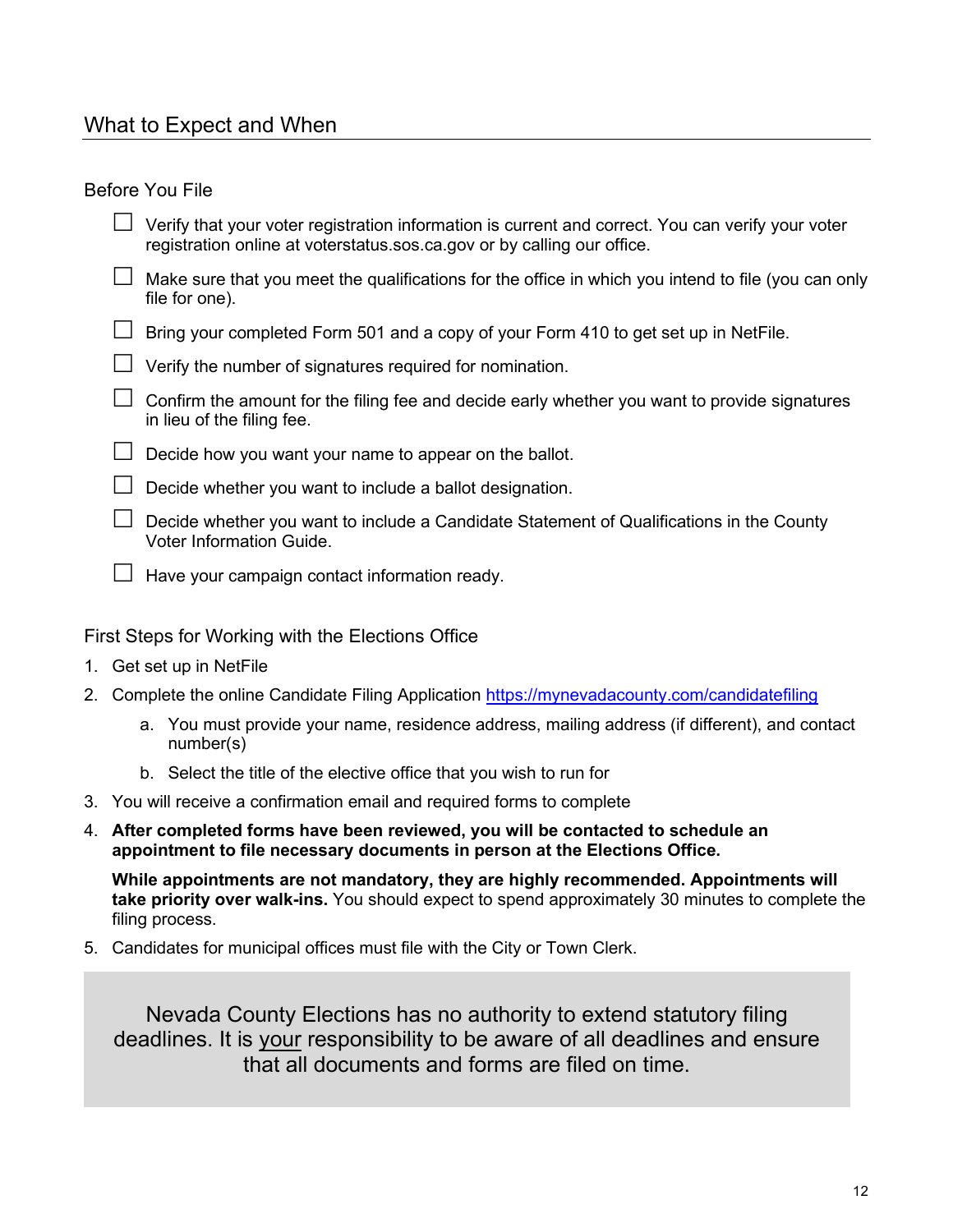#### <span id="page-13-0"></span>Fair Political Practices Commission

*The Fair Political Practices Commission (FPPC) oversees state campaign finance, lobbying, conflict of interest, and government ethics laws. According to the FPPC, "When voters passed the Political Reform Act in 1974, they simultaneously created the FPPC to administer and enforce the landmark ethics law, as well as inform and assist public officials, employees and candidates to comply with its provisions." The FPPC* works with counties "to reduce redundancy, eliminate loopholes and improve accountability with more timely and accurate disclosures." The FPPC provides candidates with the forms and information needed to run for office. More about the FPPC can be found at [http://www.fppc.ca.gov/.](http://www.fppc.ca.gov/)

#### <span id="page-13-1"></span>NetFile: FPPC Electronic Filing Disclosure Information

*Nevada County requires you to use NetFile to create your recipient committee campaign statements. NetFile is an electronic filing system that allows campaign committees and other recipient committees to submit their campaign statements online, as permitted under the California Political Reform Act. The service is free, and more information is available on the Elections website at https://www.mynevadacounty.com/3352/Netfile. Electronically filed campaign statements are available online (with addresses redacted) and offer convenient and instant accessibility to committee filed information. The biggest advantage in using NetFile is that it validates your data as you create it, significantly reducing errors that would normally cause you to file an amendment.* 

*NetFile offers free telephone training to help you set up your account and get started using the system. To sign up for a training session, go to* <https://netfile.com/Content/CampaignTraining> *and submit the online form. NetFile cannot schedule training within two weeks of a major filing deadline, so please be sure to request training as early as possible.* 

*NetFile is not a substitute for legal advice on what your committee needs to report or how to report specific transactions.* 

Getting started on NetFile is easy and convenient. For more information, visit their website<https://www.netfile.com/corp/> or call (209) 742-4100.

For questions about which forms to file, contact the Fair Political Practices Commission by phone *(866) ASK-FPPC (275-3772)* or email [advice@fppc.ca.gov.](mailto:advice@fppc.ca.gov)

### **Please bring your completed Form 501 and a copy of your Form 410 to get set up in NetFile.**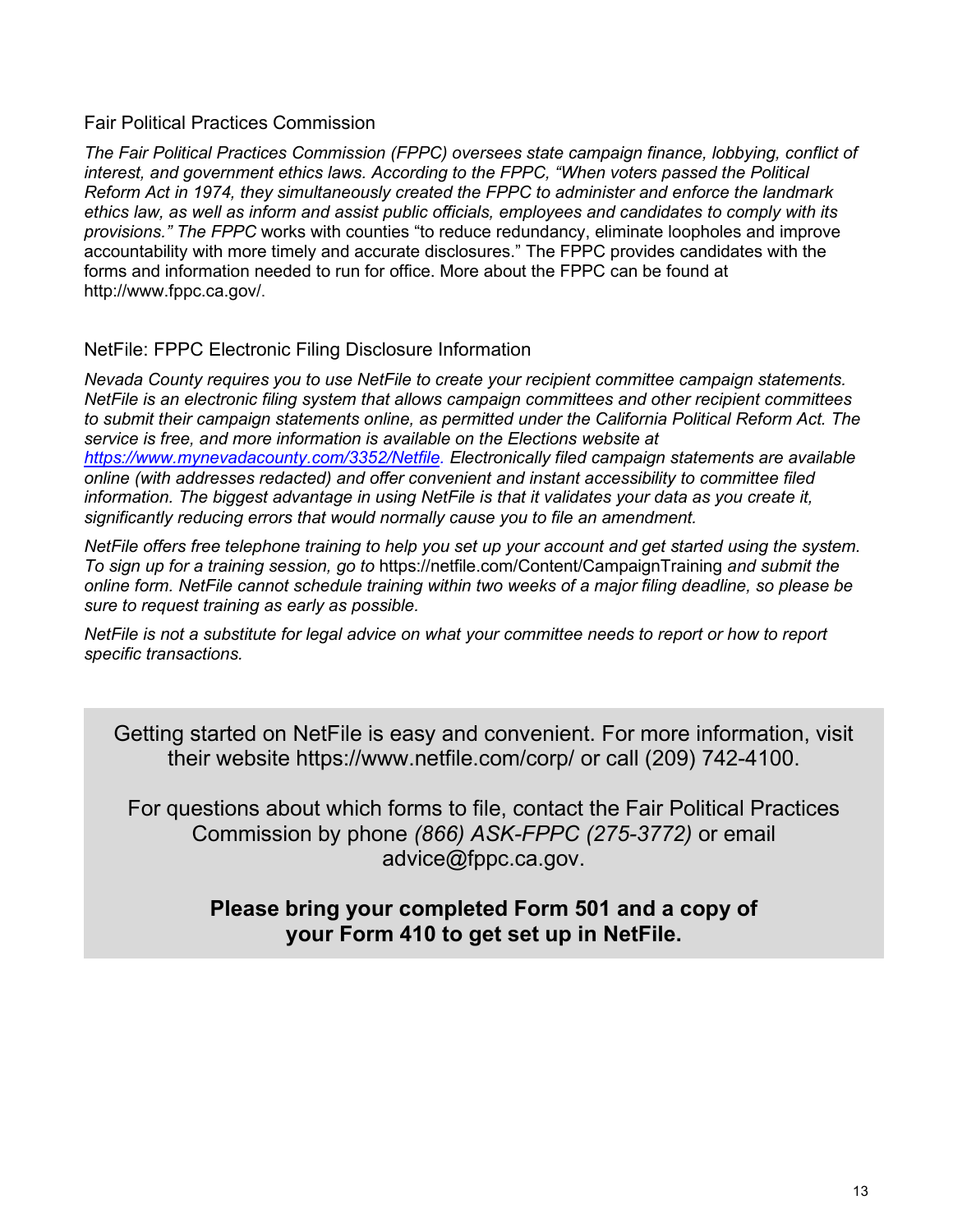### <span id="page-14-0"></span>Nomination Procedures

#### **For this election, the filing deadline is March 11, 2022. Please do not wait until the last minute!**

#### <span id="page-14-1"></span>Documents In The Nomination Package

| <b>Required Forms to Complete</b>                                   |                                                                                                                                                                                                                                                                                                                                                                                     |
|---------------------------------------------------------------------|-------------------------------------------------------------------------------------------------------------------------------------------------------------------------------------------------------------------------------------------------------------------------------------------------------------------------------------------------------------------------------------|
| Declaration of Candidacy                                            | Required for all candidates. This form does not leave the Elections Office.                                                                                                                                                                                                                                                                                                         |
| <b>Candidate Media Sheet</b>                                        | A form used to provide our office with direction on which information to<br>keep confidential.                                                                                                                                                                                                                                                                                      |
| <b>FPPC</b> Information<br>Acknowledgement Form                     | A declaration stating that you are aware of your responsibility to file all<br>necessary documents with the FPPC.                                                                                                                                                                                                                                                                   |
| Nomination and Signature in<br><b>Lieu Petitions</b>                | These forms are used to collect nomination signatures and, if you choose,<br>may be counted toward signatures in lieu of a filing fee. Know how many<br>signatures you'll need. Signers of nomination documents MUST sign AND<br>print their names. A PO Box cannot be a residential address. Please be<br>sure that your signature gatherers complete the Affidavit of Circulator. |
| Declaration of Intention for<br><b>Judicial Candidates</b>          | Only provided to those persons running for Office of the California<br>Superior Court. This is a prerequisite to file for judicial candidacy.                                                                                                                                                                                                                                       |
| <b>Optional Forms to Complete</b>                                   |                                                                                                                                                                                                                                                                                                                                                                                     |
| <b>Ballot Designation</b><br>Worksheet + Supp. Notice               | Only complete if you would like your professional title included under your<br>name on the ballot.                                                                                                                                                                                                                                                                                  |
| <b>Statement of Responsibility</b><br>for Temporary Political Signs | From the California Department of Transportation. An acknowledgment of<br>responsibility for knowing the rules on campaign signage and their timely<br>removal.                                                                                                                                                                                                                     |
| Candidate Statement of<br>Qualifications                            | Only complete if you would like your Statement of Qualifications included<br>in the County Voter Information Guide.                                                                                                                                                                                                                                                                 |
| Code of Fair Campaign<br>Practices                                  | A declaration that you will commit to follow the basic principles of<br>decency, honesty, and fair play in the campaign and elections process.                                                                                                                                                                                                                                      |
| <b>Informational Documents</b>                                      |                                                                                                                                                                                                                                                                                                                                                                                     |
| Candidate's Handbook                                                | This is your Candidate Handbook. Hard copies are available on request.                                                                                                                                                                                                                                                                                                              |
| Electronic Filing of Campaign<br><b>Statements-Nevada County</b>    | A copy of the Nevada County ordinance requiring certain candidates to<br>file campaign statements electronically.                                                                                                                                                                                                                                                                   |
| <b>Observer Guidelines</b>                                          | Election observer guidelines are available on our website. A hardcopy is<br>available on request.                                                                                                                                                                                                                                                                                   |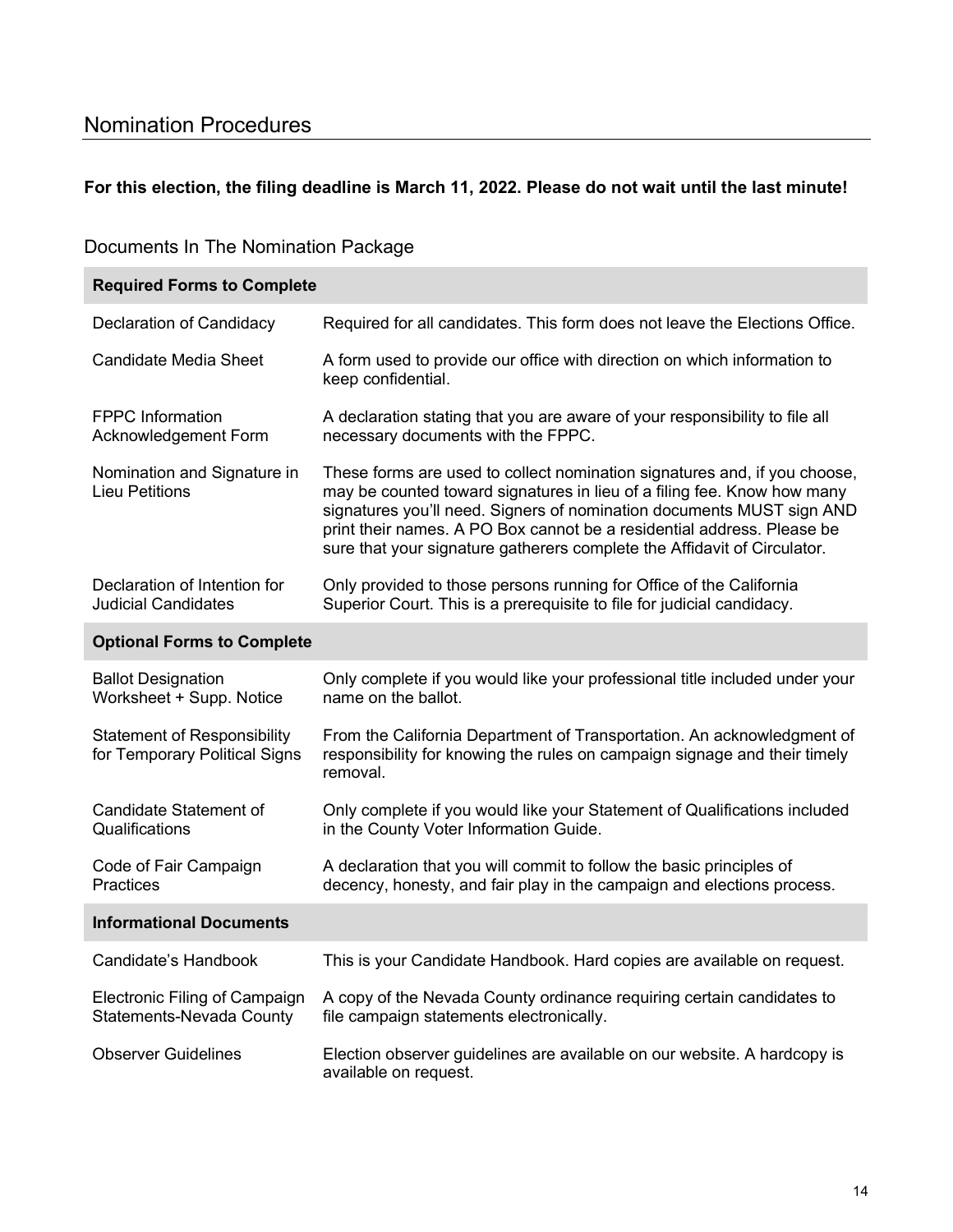#### <span id="page-15-0"></span>Declaration of Candidacy

The Declaration of Candidacy is the most important candidate filing document and is **required of all candidates.** It does not leave the Elections Office. On it, you will:

- Specify how you'd like your name to appear on the ballot,
- Provide your ballot designation (i.e., how you describe yourself in 3 words or less),
- Declare that you meet the qualifications for the office you seek, and
- Accept the nomination and not withdraw.

Elections staff will complete most of the Declaration of Candidacy Form. The items that you must complete are your name, ballot designation, incumbency in any other elected public offices, and your signature and date.

On the Declaration of Candidacy, your name should be recognizable as the name under which you are registered to vote, although it does not need to be identical. A candidate registered as "Jennifer Anne Smith" may use such variations as "Jen Smith," "Jenny A. Smith," or "Jennifer "Jenny" Smith."

#### <span id="page-15-1"></span>Candidate Media Sheet

When you decide to become a candidate, some of your personal information becomes part of the public record. Nevada County Elections will post basic candidate information to our website. The Candidate Media Sheet gives you the opportunity to identify which information you want released and, importantly, which information we should not release. Many candidates opt to provide their campaign-specific information, where it is appropriate to do so.

#### <span id="page-15-2"></span>FPPC Information Acknowledgement Form

Nevada County Elections requires all candidates to acknowledge their obligation to file required campaign disclosure forms. These forms are administered and overseen by the FPPC. Nevada County code requires you to file online. However, if you need a paper copy for whatever reason, you may contact the FPPC, or our office can provide you with what you need.

#### <span id="page-15-3"></span>Nomination and Signature in Lieu Petitions

Most offices require nomination signatures. Please refer to the Offices, Qualifications, Nomination, and Fee Information Table for information on how many signatures you need, and the Candidate Calendar at the beginning of this Handbook so that you can plan enough time to gather signatures.

California law provides for the minimum and maximum numbers of signatures required for nomination to an office. Our office will not count more than the maximum needed for nomination. If you are running in a specific district or for a party nomination, then you must gather signatures from voters applicable to the office that you seek.

For offices that require a filing fee, candidates may gather signatures in lieu of that filing fee. In short, you can offset your filing fee by gathering signatures. Our office will calculate the value of one signature for the office you seek and will prorate your fee.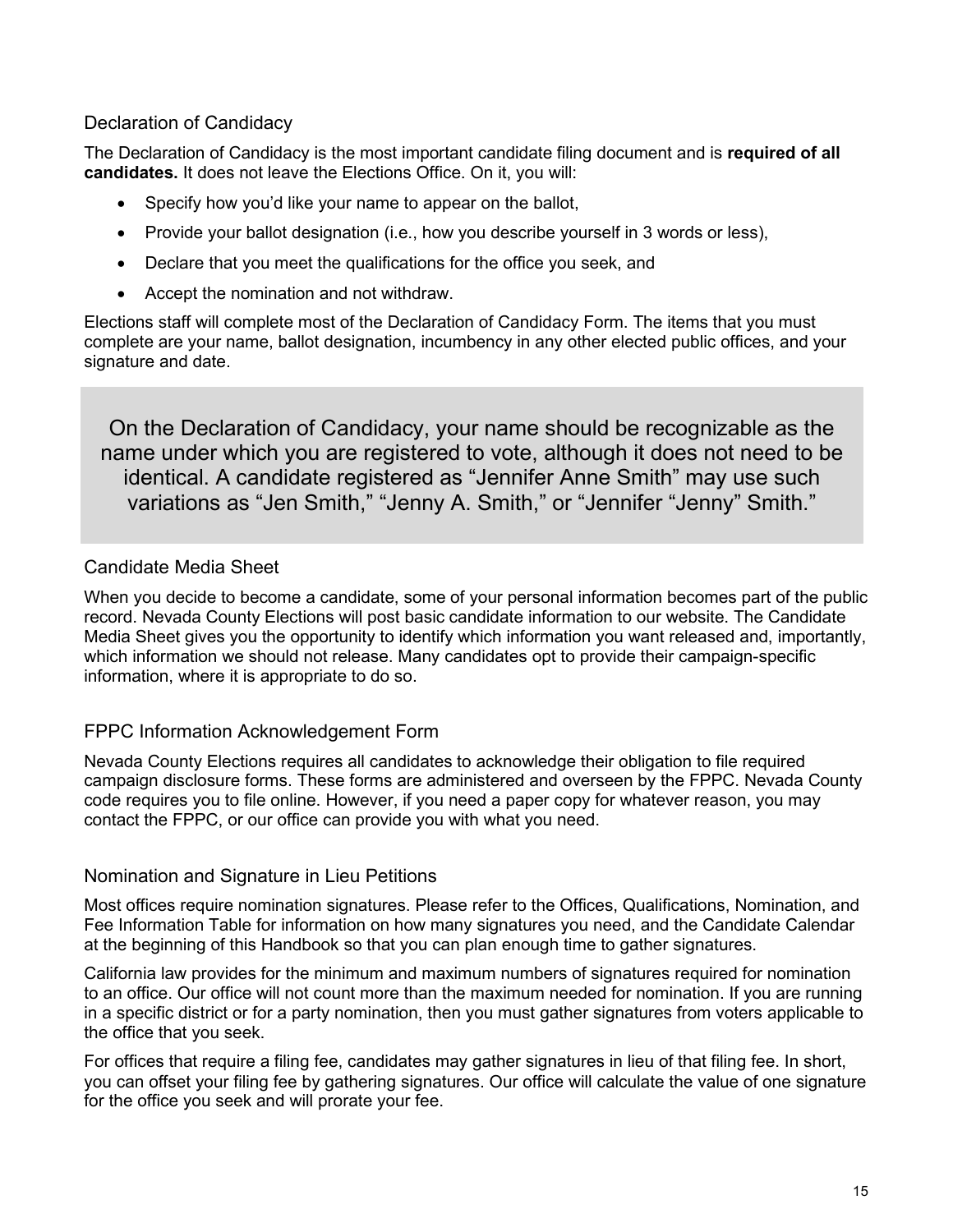Signatures in lieu can be applied toward your nomination. But you must let us know ahead of time that you plan to do this so that we can provide you with the Petition In Lieu form. You can start gathering signatures in lieu before the start of the candidate filing period.

#### <span id="page-16-0"></span>Declaration of Intention for Judicial Candidates

This form is only administered to candidates for Nevada County Superior Court. Judicial candidates are required to file a Declaration of Intention. If you seek this office, then you must also pay the filing fee at the time you declare your intention to run.

#### <span id="page-16-1"></span>Ballot Designation Worksheet (Optional)

The ballot designation appears below your name on the ballot and is optional. It is your professional title by which you would like voters to know you. Examples of ballot designations include "Attorney at Law," "Incumbent," or "Farmer."

Ballot designations come with several regulations intended to protect voters. Anyone who wishes to have a ballot designation printed on the ballot **must** complete a Ballot Designation Worksheet. The worksheet will help you determine an appropriate ballot designation that meets Elections Code requirements.

If you choose to include a ballot designation, it MUST be filed at the same time the Declaration of Candidacy is filed and you must adhere to the following requirements:

- Elective Office Title: You may use an elective title if you were elected to the office and are still in that office at the time of filing. You may use the term "incumbent" if running for the same office. If you were appointed, you must use "appointed incumbent" or the word "appointed", and the title of the office held. However, if you were appointed to office in lieu of an election, then you do not have to use the word "appointed." **See EXCEPTION below for June 7, 2022 Election\***
- Principal Occupation: You are limited to three words to describe your principal profession, vocation, or occupation. "Community Volunteer" is permissible IF your community volunteer activities constitute your principal profession, vocation, or occupation AND you do not also have another principal profession, vocation, or occupation. "Community Volunteer" may not be used in combination with any other principal profession, vocation, or occupational designation.
- Rule Against Misleading Designations: You may not use any designation that would mislead the voter, provide any suggested evaluation (e.g., "outstanding", "leading expert", "virtuous" or "eminent"), indicate a prior status (e.g., "former" or "ex"), or use the name of any political party.

#### **For the June 2022 Primary only**

\* E.C. 8168 (a) Notwithstanding paragraph (2) of subdivision (a) of Section 13107, a candidate for the office of Representative in Congress, Member of the State Board of Equalization, State Senator, or Member of the Assembly shall not choose the word "incumbent" as a designation to appear on the ballot. This subdivision shall not be construed to prevent a candidate from choosing a designation of the elective office which the candidate holds at the time of filing the nomination documents, to which the candidate was elected by vote of the people in accordance with paragraph (1) of subdivision (a) of Section 13107.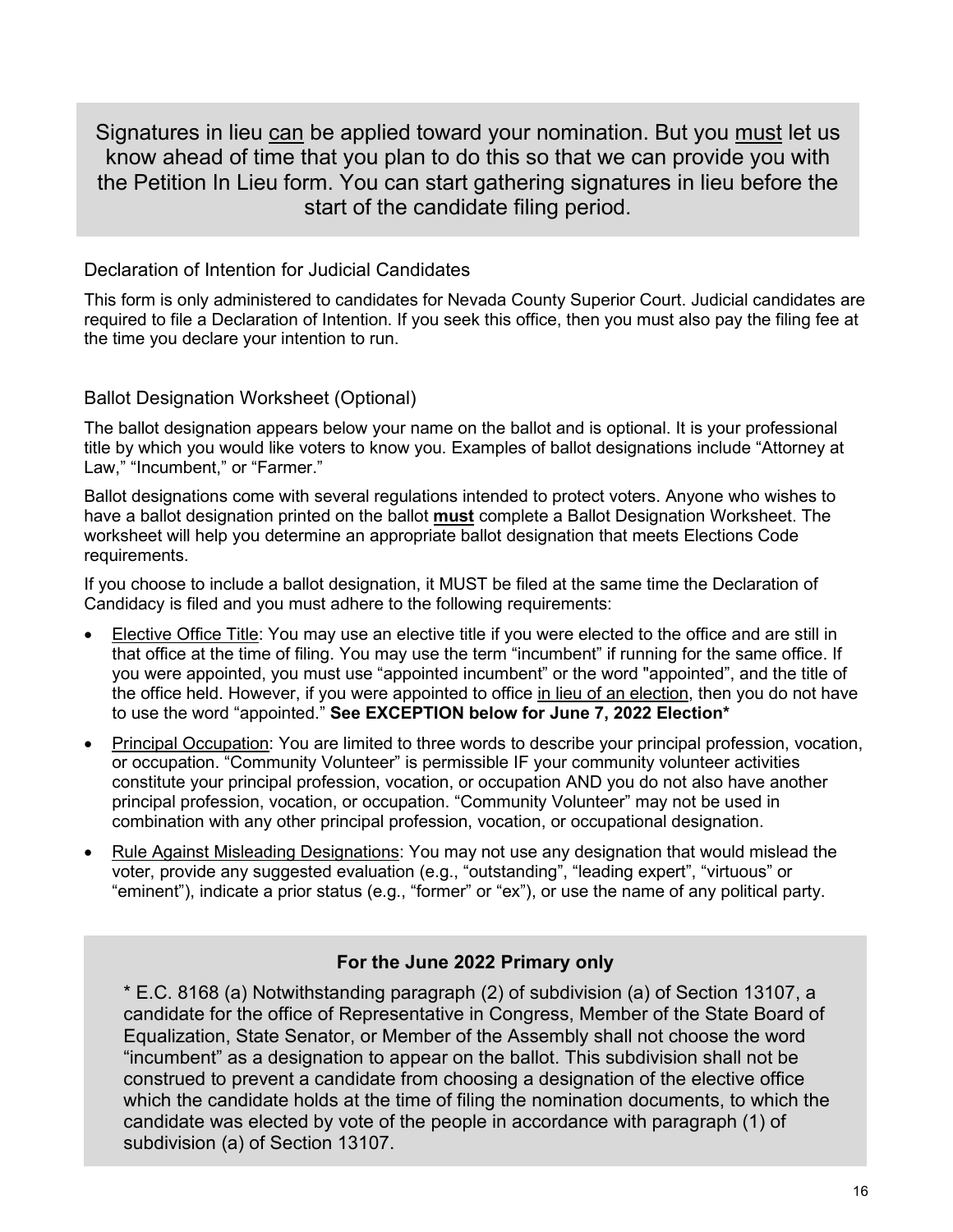#### <span id="page-17-0"></span>Statement of Responsibility for Temporary Political Signs (Optional)

A political sign is any posted advertisement used to promote or defeat a candidate and/or measure for an election. Political signage is a commonly used campaign messaging strategy to communicate with potential voters. The Statement of Responsibility for Temporary Political Signs is an acknowledgement that you and your campaign understand your responsibility to know the rules and remove the signs in a timely way.

#### **You are responsible for knowing the political signage ordinances and the rule on no electioneering.**

Political signs are not allowed within 100 feet of the entrance to a vote center or drop box. We recommended that you keep a list of Nevada County vote centers and drop boxes so you can comply with the rule on no electioneering. If we find that your sign violates the rule on no electioneering, we will remove the sign and will make a reasonable effort to contact your campaign so that you may collect it.

For any sign that falls outside of the electioneering buffer zone, you must ensure that you follow relevant ordinances.

**Nevada County Elections is not responsible for removing any signs that violate city and county ordinances, or for signs that fall within the Department of Transportation's jurisdiction.**

**For more information on political sign removal, contact:**

**California Department of Transportation 916-654-6473**

**Nevada County Community Development Agency 530-265-1222**

**City of Grass Valley 530-274-4310**

**City of Nevada City 530-265-2496**

**Town of Truckee 530-582-7700**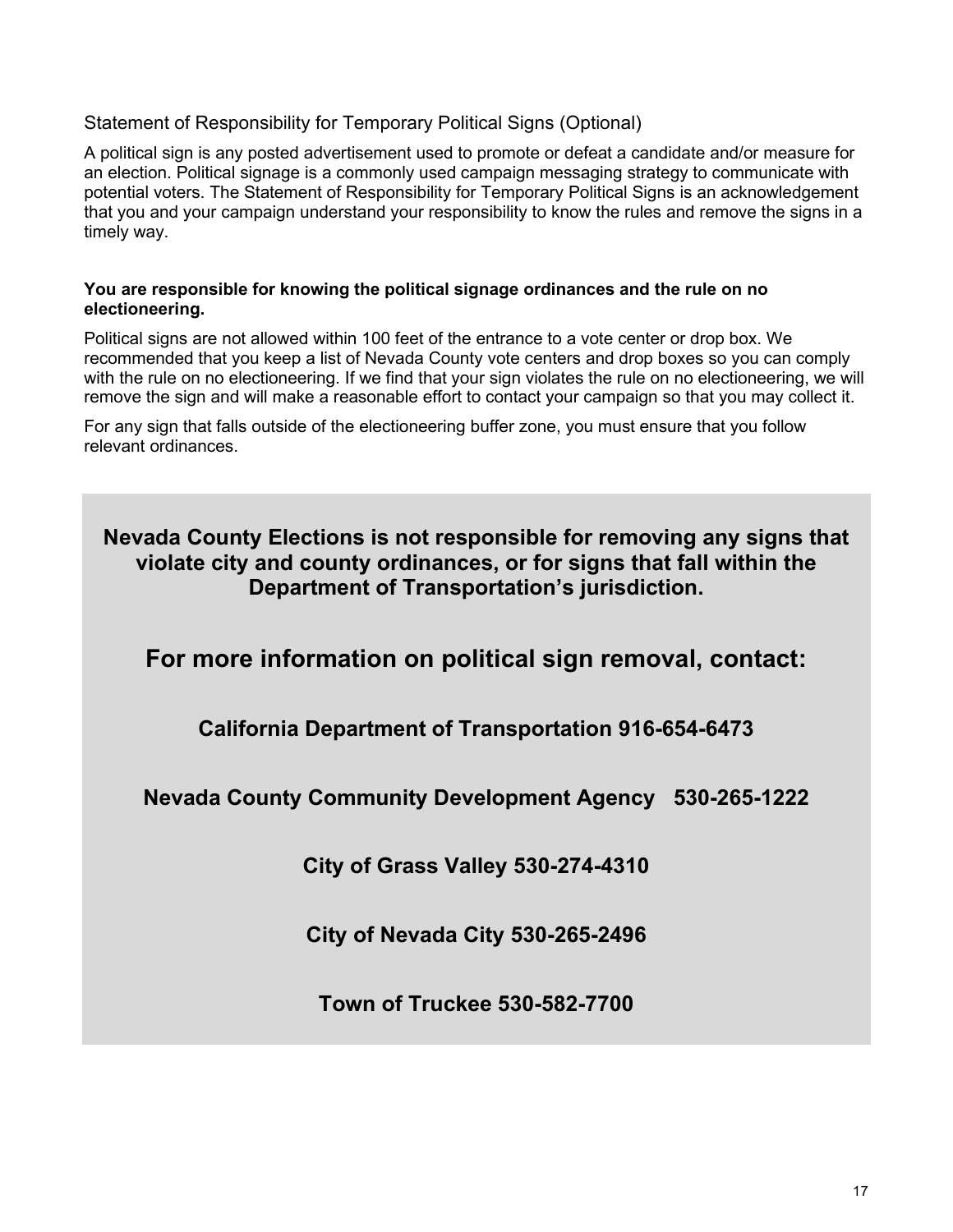### Political Signage Ordinances

<span id="page-18-0"></span>

| <b>State</b>                                                          | The California Department of Transportation is prepared to answer questions<br>about state regulation of campaign signs. For further information call (916) 654-<br>6473.                                                                                                                                                                                                                                                                                                                                                                                                                                                                                                                                                                                                                                                                                                                                                               |
|-----------------------------------------------------------------------|-----------------------------------------------------------------------------------------------------------------------------------------------------------------------------------------------------------------------------------------------------------------------------------------------------------------------------------------------------------------------------------------------------------------------------------------------------------------------------------------------------------------------------------------------------------------------------------------------------------------------------------------------------------------------------------------------------------------------------------------------------------------------------------------------------------------------------------------------------------------------------------------------------------------------------------------|
| <b>Nevada County</b><br><b>Community</b><br><b>Development Agency</b> | Political signs or temporary signs not exceeding 32 square feet per sign are<br>permitted, providing that such signs are not posted more than 90 days preceding<br>the election and are removed within 10 days following the election. (Nevada<br>County Zoning Ordinance § L-II, 4.2.12)                                                                                                                                                                                                                                                                                                                                                                                                                                                                                                                                                                                                                                               |
| <b>City of Grass Valley</b>                                           | No person shall post, stick, stamp, paint or otherwise fix, or cause the same to be<br>done by any person, any notice, placard, card, poster, advertisement or other<br>paper or device calculated to attract the attention of the public, to or upon any<br>sidewalk, crosswalk, curb or curbstone, flagstone, or any other portion or part of<br>any public way or public place, or any lamp post, electric light, telegraph,<br>telephone or trolley line pole, or railway structure, hydrant, shade tree or tree-box<br>or upon the piers, columns, trusses, girders, railings, gates or other parts of any<br>public bridge or viaduct, or other public structure or building, or upon any pole,<br>box or fixture of the fire alarm or police telegraph system except such as may be<br>authorized or required by the laws of the United States, or state, and the<br>ordinances of the city. (Grass Valley City Code § 5.28.020) |
|                                                                       | Temporary political signs shall be allowed without a sign permit. No political sign<br>shall be erected prior to 90 days before the election to which the sign pertains. In<br>residential zones, no political sign shall exceed four square feet in total area. In<br>commercial, industrial, and other non-residential zones, each political sign and<br>the total of all political signs on a parcel shall not exceed 32 square feet in total<br>sign area. No political sign shall be located within a public right-of-way. All political<br>signs shall be removed within 5 days after the election to which the signs pertain.<br>(Grass Valley Zoning Ordinance § 17.38.040)                                                                                                                                                                                                                                                     |
| <b>City of Nevada City</b>                                            | Political signs may be erected within the city limits, but outside the Historical<br>District. No single sign shall exceed 12 square feet in size. If the sign is two-sided,<br>the area of both sides shall be counted toward the maximum size. The area of an<br>irregular sign shall be the area of the smallest rectangle which can wholly contain<br>the sign. Political signs shall not contain any flashing, blinking or moving letters,<br>characters or other elements, the sign itself shall not move, and shall not contain<br>any outline tubing. Signs should be removed no later than six (6) days following<br>the election. (Nevada City Ordinance 2007-04)                                                                                                                                                                                                                                                             |
| <b>Town of Truckee</b>                                                | Temporary political signs not exceeding sixteen (16) square feet total for each<br>property in residential zones and thirty-two (32) square feet total for each property<br>in non-residential zones, provided that campaign signs are not posted more than<br>sixty (60) days preceding the election and are removed within fourteen (14) days<br>following the election (Town of Truckee Zoning Ordinance, 6/18/95). The Public<br>Works Department will coordinate the size and number of signs allowed per<br>parcel with the Planning Department. The public right-of-way frontage of a parcel<br>will be considered the same as the property line for the adjoining private property.<br>For sight distance or right-of-way obstruction, the candidate will be requested to<br>relocate the sign. Failure to relocate will result in removal of offending sign by<br>Town staff.                                                  |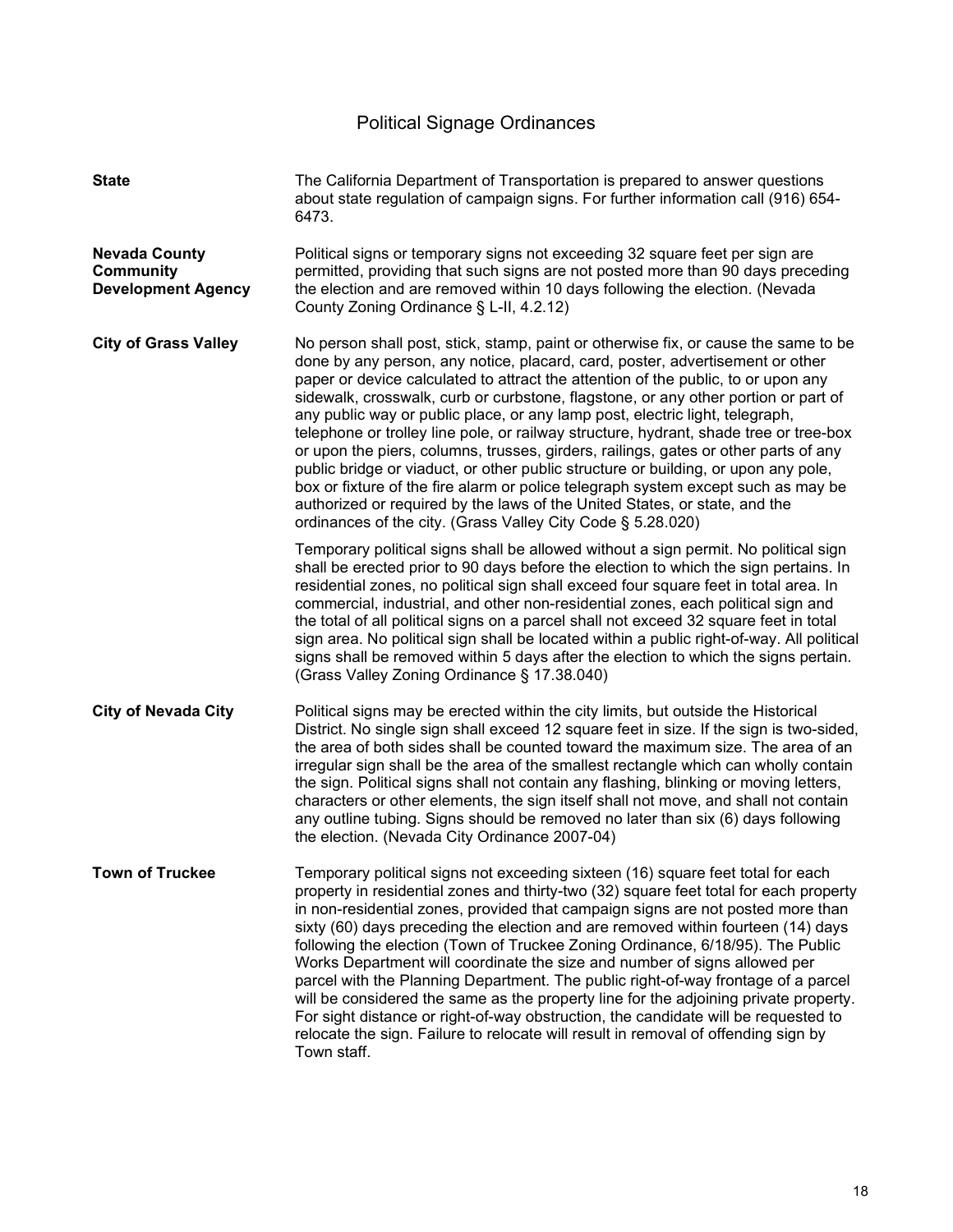#### <span id="page-19-0"></span>Candidate's Statement of Qualifications (Optional)

A Candidate's Statement of Qualifications (SOQ) gives you the opportunity explain your qualifications and experience to voters. SOQs are published in the County Voter Information Guide, which we mail to registered voters beginning 40 days before the election.

SOQ fees are calculated by taking the number of registered voters in the district you are running in, multiplied by \$0.025 plus another \$75.00 to cover the balance of printing costs. If you want to have your SOQ appear in Spanish as well as English, then the fee is doubled plus another \$100.00 for the translation, provided by an approved Spanish language translator retained by the county.

#### **It is entirely up to you to decide whether to submit an SOQ. If you do, then it must be filed and paid for at the same time you file your Declaration of Candidacy.**

SOQs are confidential until after the close of the nomination period. Copies of all SOQs will be available for public inspection at the Elections Office after the filing deadline.

Submit your SOQ via email in a Word document format.

#### Statement of Qualifications Rules

The law requires all SOQs to appear uniform when printed. All are set in a justified format to fit within a 1/4-page space. Generally, any characters that can be produced by a standard keyboard are acceptable (e.g., !,  $@,$ , \*, -, (), %, #).

|  |  | <b>SOQs may include:</b> |
|--|--|--------------------------|
|--|--|--------------------------|

- Your name
- Your age
- Your occupation
- A brief description of your education and qualifications for the office you seek

#### **SOQs may not:**

- Exceed 200 words (250 words for candidates for legislative office who meet FPPC eligibility)
- Mention your political opponents
- Reference your political party affiliation or partisan political activity if you run for a nonpartisan office
- Contain **bolded**, CAPITALIZED, *italicized*, or underlined words
- Contain multiple indentations or underscoring, circles, bullets, or arrows
- Contain lists (unless the list is in the form of a paragraph)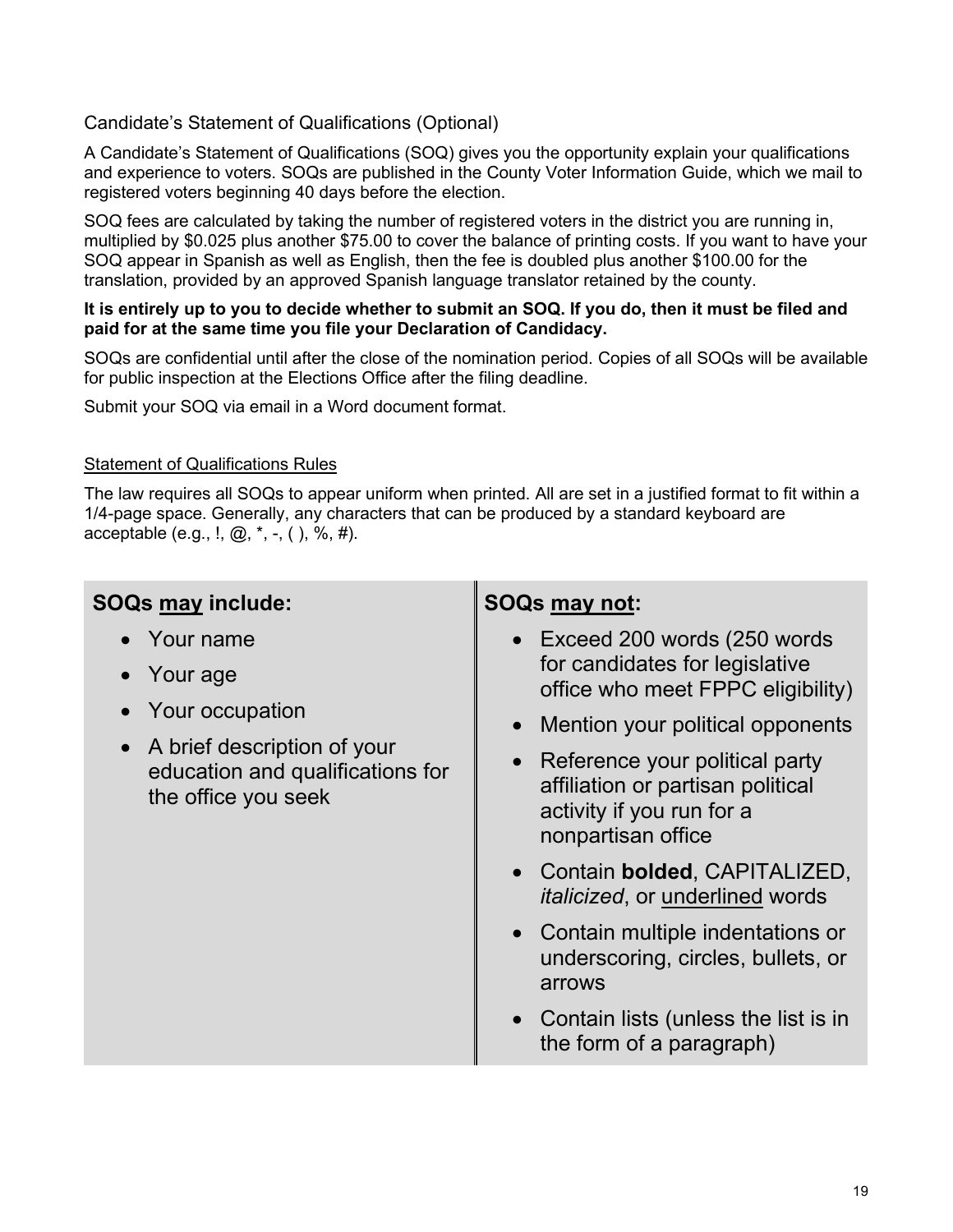<span id="page-20-0"></span>How To Count Words for a Candidate's Statement of Qualifications

- Name, age, and office title (located at the top of the form) or signature (at the bottom) are not included in the final word count.
- Punctuation marks are not counted as words.
- Cities, towns, states, and other geographical names are counted as one (1) word. Examples: Los Angeles, City and County of San Francisco, Nevada County.
- The words "a", "I", and "an" are counted one (1) word.
- A monetary amount such as \$1,000.00 is counted as one (1) word.
- Abbreviations are counted as one (1) word. Examples: UCLA, U.S.A.F., PTA, AFL-CIO.
- Hyphenated words that appear in any generally available dictionary are counted as one (1) word. Each part of all other hyphenated words are counted as separate words.
- Numeric combinations are counted as one (1) word. Examples: 1999, 13½, 1998-99, 5%, 6/1/99.
- Any number that is spelled out, such as "one" are counted as a separate word or words. "One" is counted as one word, whereas "one hundred" is counted as two words. "#1" is considered one word.

Elections Staff will count words when SOQs are submitted. If you exceed the word limit, you must provide updates until the statement complies with the guidelines.

An SOQ can be withdrawn, but not changed, once filed. You may withdraw the SOQ at any time during the candidate filing period up until 5:00 pm of the next business day after the close of the nomination period. Statements with spelling, punctuation, and grammatical errors will be printed precisely as submitted. Though we may make formatting changes, **the Nevada County Registrar will not correct spelling or grammatical errors.**

It is your responsibility to request assistance or clarification if you have any questions about the SOQ guidelines. Non-compliant portions of your SOQ will be removed. Nothing in these guidelines make any SOQ or its authors free or exempt from any legal action stemming from false, slanderous, or libelous statements printed in the County Voter Information Guide.

#### <span id="page-20-1"></span>Code of Fair Campaign Practices (Optional)

The Code of Fair Campaign Practices is a declaration that you and your campaign will conduct all campaign activities lawfully and ethically. It not only tells voters that you understand what lawful campaign conduct is, but it is also a promise that you will wage a fair fight with your opponents. This includes everything from campaign communications to a pledge of non-interference in elections process. This form is optional; you do not need to complete this form to file for candidacy.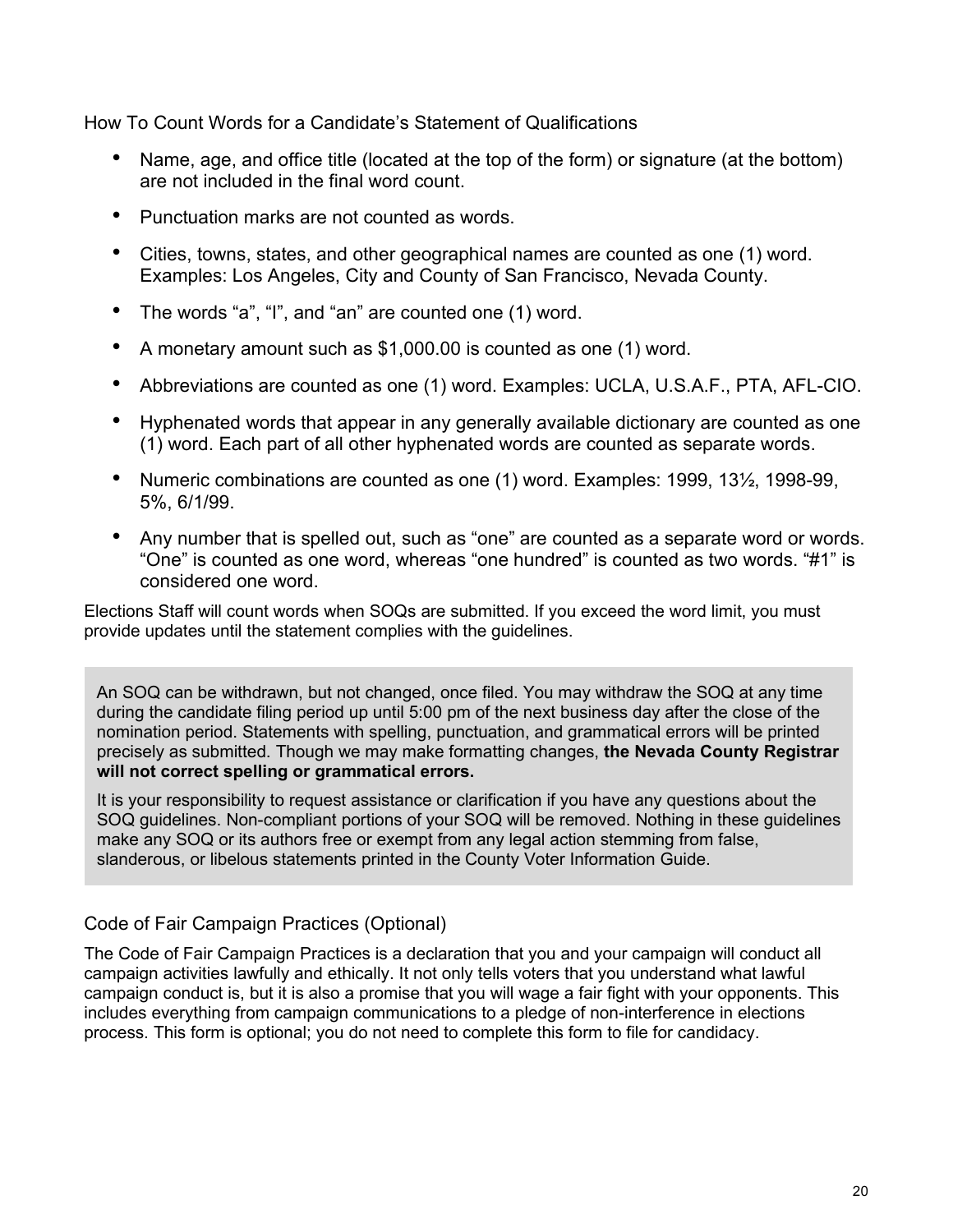#### <span id="page-21-0"></span>Services and Resources

#### <span id="page-21-1"></span>Candidate and Vendor Services

All services must be **paid for when ordered**. Please make checks payable to Nevada County Elections Office with an amount stating "Not to exceed" and write in an amount. Write this below the line where you normally write out the dollar amount. Leave the rest of the check blank.

| <b>XXXXXXXX</b><br><b>XXXXXXXX</b><br><b>XXXXXXXX</b><br>Pay to the order of <b>Nevada County Elections Office</b><br>\$<br>Not to exceed <provide amount="" an=""></provide> | Dollars |  | Leave Blank |
|-------------------------------------------------------------------------------------------------------------------------------------------------------------------------------|---------|--|-------------|
|-------------------------------------------------------------------------------------------------------------------------------------------------------------------------------|---------|--|-------------|

<span id="page-21-2"></span>Printed Alphabetized Voter Lists and Street Indexes

Voter lists can be countywide or by district/precinct. Lists are in alphabetical order by last name within each precinct, district, or countywide. Walking lists are in alphabetical order by street name within each precinct. Lists can be limited to a political party. There are minor differences between lists of voters eligible for a specific election and lists not associated with an election. **Digital or printed lists are \$50 for countywide list and \$37 for single district/precinct list.** 

#### <span id="page-21-3"></span>Vote-by-Mail Ballot Issued and Returned Lists

Vote-by-mail lists include the names of all voters who have returned a ballot for an upcoming election. The lists indicate whether a voter has returned a ballot and whether the Elections Office has checked the ballot for the correct signature. Lists are available as soon as precinct consolidation has been finalized, which is usually two months before an election. Vote-by-mail ballot services will be provided upon receipt of the request if accompanied by a check made payable to the Nevada County Elections<br>Office for an amount "Not to exceed  $$$  \_\_\_\_". A running balance of the total cost will be maintained. ". A running balance of the total cost will be maintained. **The first report is \$37. An additional fee of \$8/thousand names will be charged for each report after the initial run.**

The Elections Office will maintain a running balance. If the balance reaches the maximum amount, we will let you know so you can submit another check. All payments are non-refundable. Allow at least 24 hours for processing. We will make every reasonable effort to provide a completion time when you place an order. Requests for data not associated with an impending election may be postponed until after the election.

When ordering voter registration information, you must complete an application and provide a copy of the requesting party's driver's license. The applicant must swear the voter registration information will be used only for election, governmental, or research purposes as defined by law.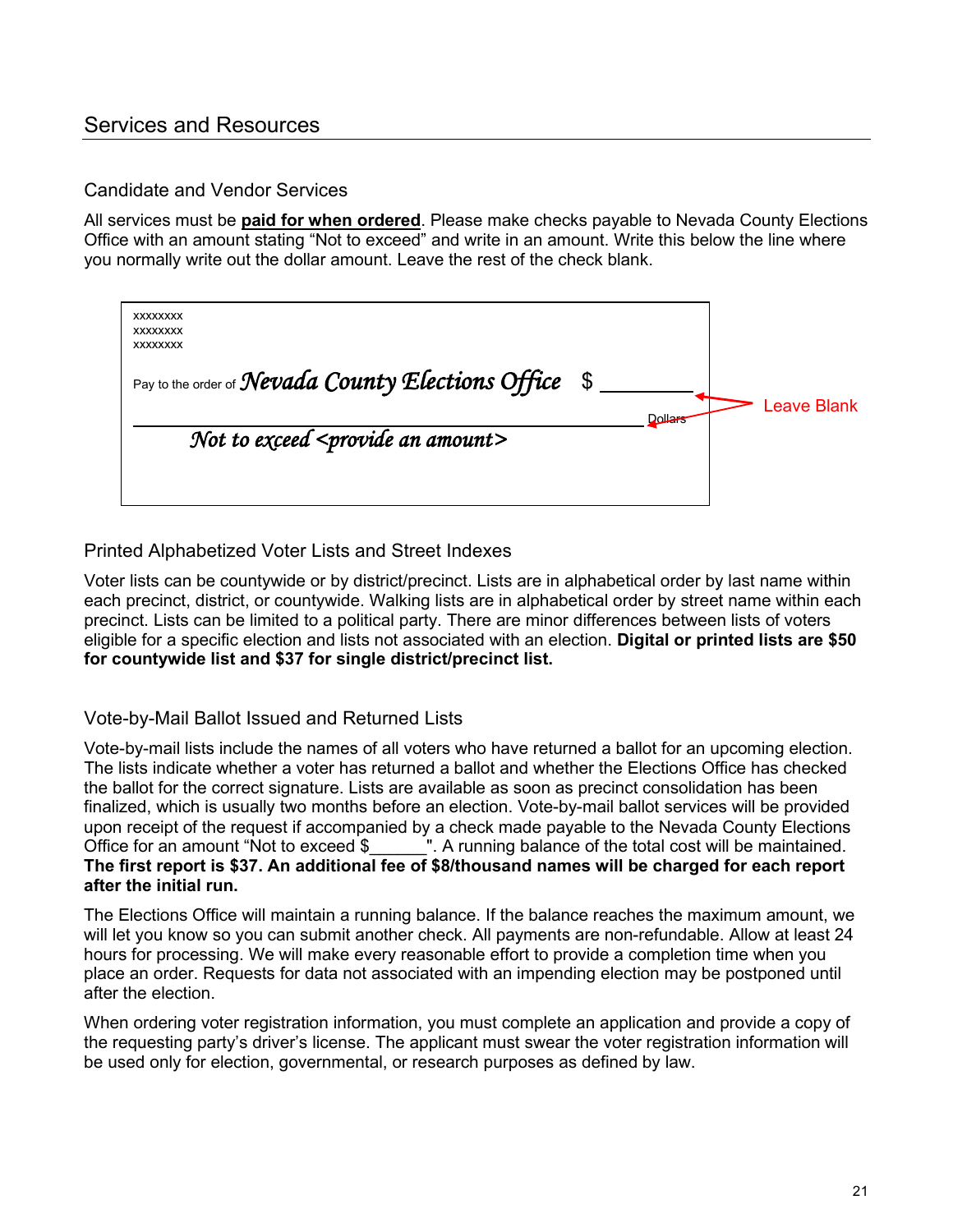#### <span id="page-22-0"></span>Statement of Vote

The Statement of Vote is the report of final, official election results. **Printed copies are \$.10 per page**. The Statement of Vote can also be found at [www.mynevadacounty.com/elections](http://www.mynevadacounty.com/elections) in PDF format.

#### <span id="page-22-1"></span>Other Services

| Certified photocopy of any original paper record on file in the Elections Office,<br>unless otherwise specified | \$11.00         |
|-----------------------------------------------------------------------------------------------------------------|-----------------|
| Photocopy of Campaign Finance Reports and Statements of Economic Interests<br>(FPPC)                            | $$.10$ per page |
| Certified copy of affidavit of voter registration                                                               | \$1.50          |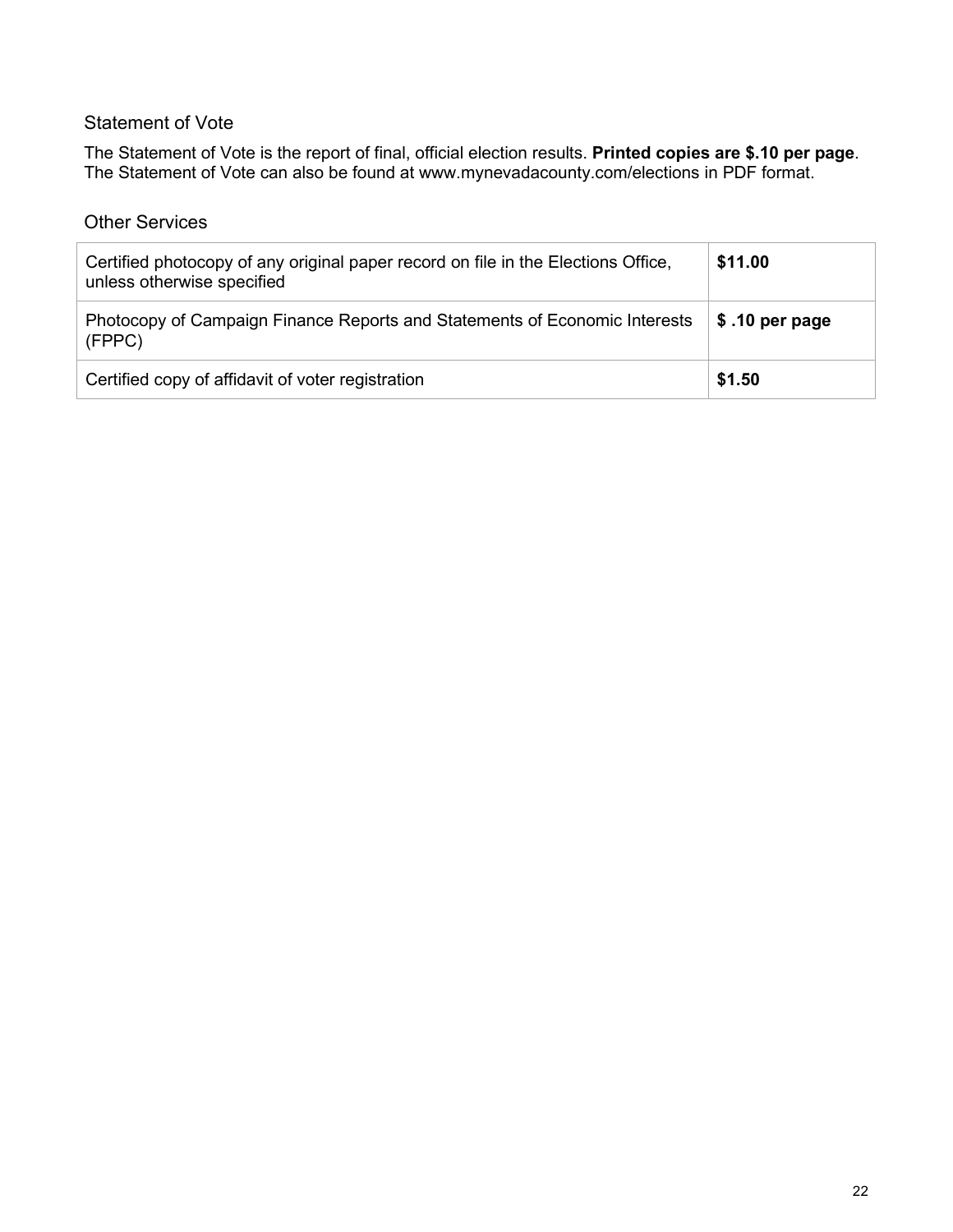### <span id="page-23-0"></span>Observer Guidelines

The Nevada County Elections Office prepares observer guidelines for everyone interested in participating in election observation, including your campaign staff. One copy is available for each campaign.

Observers may not interfere in any way with the conduct of the election, including VBM processing. Any person who interferes with the conduct of the election or interferes with a voter is punishable by incarceration for 16 months to three years.

The election must be orderly. Do not talk in a loud voice, cause confusion, or congregate inside the vote center. Do not ask to use the telephone or other facilities. The Elections Office must always have the means of direct contact to our vote centers. The area between the official table and the voting booths is for voters only and may not be used as an observer post. Observers may not sit at the official table or handle any official voting equipment, supplies, or ballots. A public roster is posted near the vote center entrance and is available for reference by the public or any observer. The public roster is updated hourly up until 6:00pm on Election Night.

Electioneering may not be conducted within 100 feet of a vote center, elections headquarters, or drop box. The 100-foot mark starts from the door to the building where voters are signing in and casting ballots. The 100-foot rule includes drop boxes, measured from the place where a voter drops their ballot into the drop box. No one, including observers, may engage in active or passive forms of electioneering, such as wearing campaign buttons, discussing candidates or measures on the ballot, telling someone how to vote, or bringing any campaign material into the vote center. No Electioneering signs are posted outside of each vote center to mark the 100-foot boundary.

All vote center and drop box locations are available on our website ahead of each election.

Observers to the VBM and tabulation process must follow all rules set by the Registrar of Voters. Observers may only ask questions to those designated to provide answers. You may not speak to other workers, wander in restricted areas, or choose when you enter and exit.

These rules are intended to protect worker safety and the integrity of the elections process.

Any deviation from the rules will result in your dismissal from the Elections Office.

#### <span id="page-23-1"></span>News Media and Exit Polls

Members of the news media are allowed to interview voters but may not photograph voters entering or exiting a vote center. Photographers must get permission from subjects before publication. Other news media requests must be directed to the Registrar of Voters.

Media, research firms, and other pollsters are permitted to conduct exit polls outside of vote centers on Election Day. Surveys may take place no closer than 25 feet from the door to vote centers.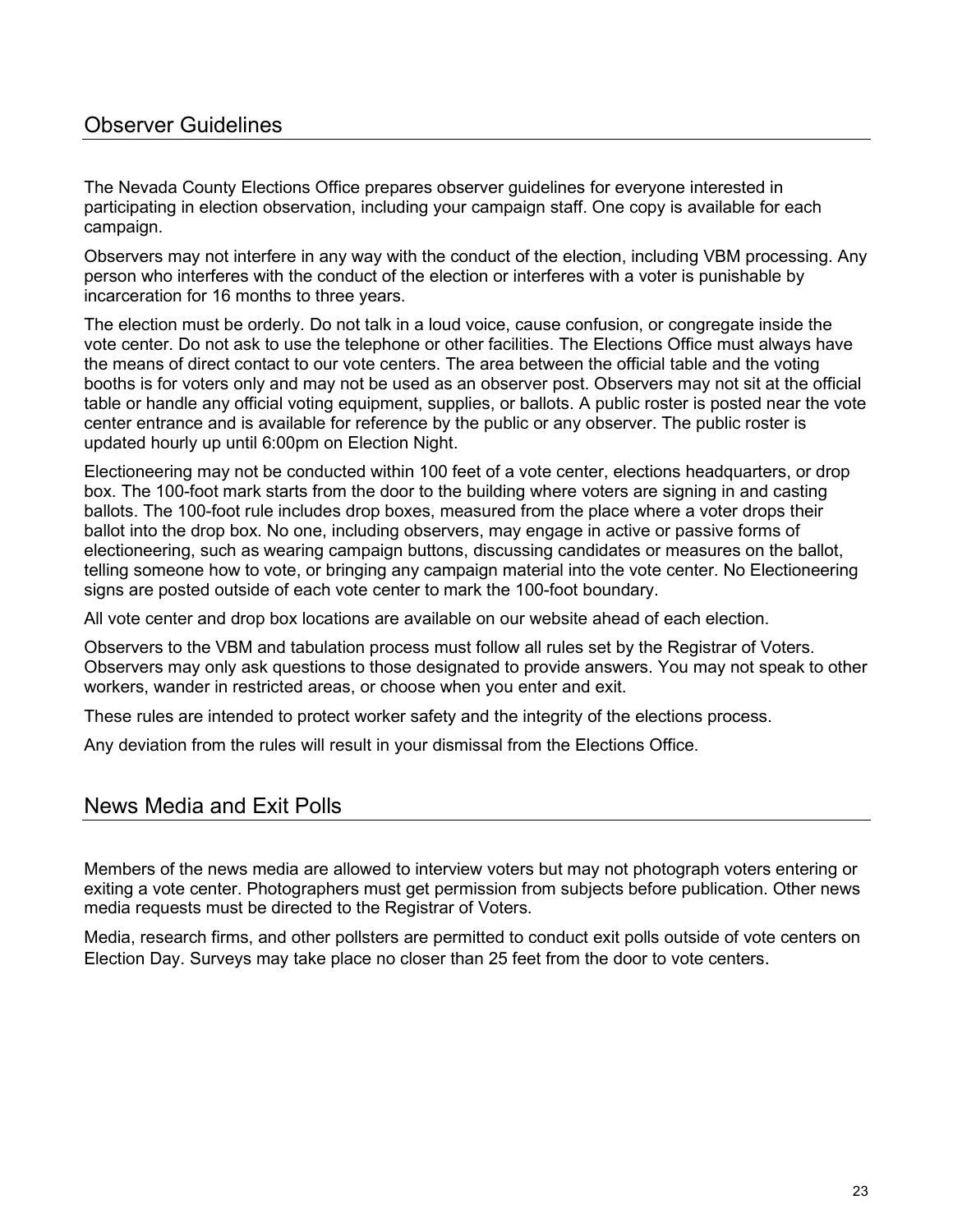#### <span id="page-24-0"></span>**How do I make an appointment with the Elections office to file for candidacy?**

After you have completed the online Candidate Filing Application: <https://mynevadacounty.com/candidatefiling> and your forms have been reviewed, you will be contacted to schedule an appointment to file the necessary documents in person at the Elections Office.

Candidates for municipal offices must file with the City or Town Clerk.

#### **When can I file for candidacy?**

Candidate filing begins 113 days before an election. For this election, candidate filing begins on February 14, 2022.

#### **Can I file for more than one office?**

No. You may file for only one office at the same election.

#### **How much are filing fees?**

In most cases, the filing fee is 1 percent of the annual salary of the office the candidate seeks. You must pay the filing fee upon declaring candidacy; if you are a judicial candidate, then you pay when filing the declaration of intent. Candidates may offset the filing fee with signatures in lieu. There are no filing fees if the annual salary for the office sought is \$2,500 or less. Please refer to the Offices, Qualifications, Nomination, and Fee Information Table for more information.

#### **Are there any other fees that I should know about?**

Yes. You have the option to submit a Statement of Qualifications (SOQ). The SOQ appears in the County Voter Information Guide for most offices. Nevada County Elections will charge you a fee to cover the printing costs, based on the number of registered voters in the district in which you are running. Please refer to the Offices, Qualifications, Nomination, and Fee Information Table for more information.

You may also need district or countywide voter lists to conduct campaign activities. Please refer to "Services and Resources" on pages 21-22 to learn more about the paid services we provide to candidates and campaigns.

#### **What are signatures in lieu, and when can I start gathering them?**

"In lieu" in this case means to substitute at least some of the filing fee with signatures. If you are required to pay a filing fee, then you may offset the cost with a Petition In-Lieu of Filing Fee.

You may apply the signatures you gather toward your nomination, but you have to let our office know that is your intent before you start that process so that we can give you the proper forms. Please refer to the Offices, Qualifications, Nomination, and Fee Information Table for more information.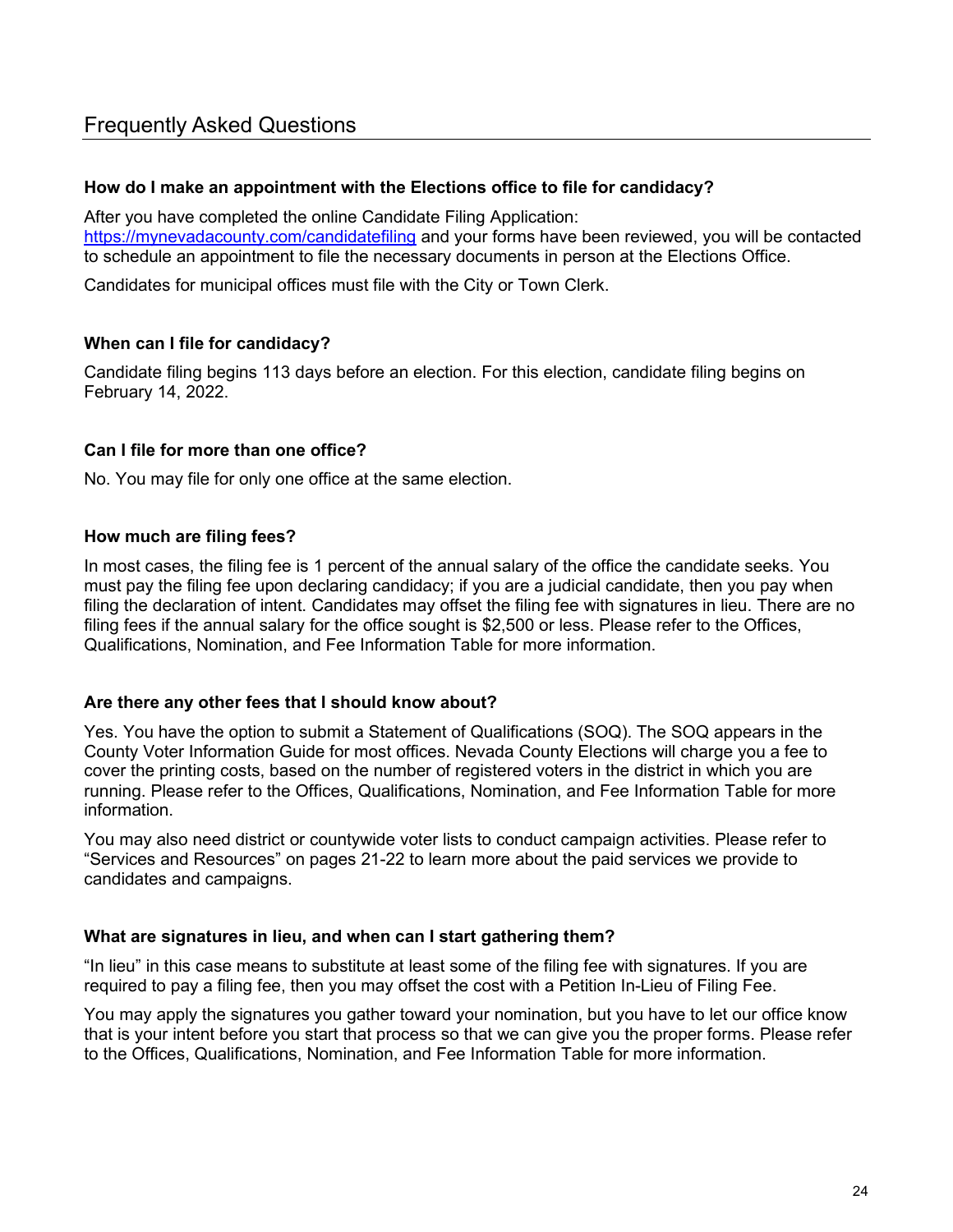#### **How many nomination signatures do I need?**

It depends. The number of signatures required varies depending on the office sought. Please refer to the Offices, Qualifications, Nomination, and Fee Information Table for more information.

You must gather signatures from voters of the district you are running in if the office is countywide, then you may gather signatures from any registered voter of the county. If the office you are running for is party-specific, you must collect signatures from members of your party. Each signature is checked against the voter's registration information.

You must gather the minimum number of valid signatures required for nomination. Our office will accept no more than the maximum number of signatures allowed. If a voter signs nomination petitions for more candidates than there are offices to be filled, the signatures are counted only on those nomination papers which, taken in the order filed, do not exceed the number of offices to be filled. You will be notified immediately if there are any irregularities or if you are disqualified.

Signatures on the Petition In-Lieu of Filing Fee may be applied toward your nomination, but you must let us know ahead of time that that is your intent.

#### **What nomination documents do I file and when?**

Candidate filing opens 113 days before an election and closes at 88 days before an election, unless extended. Please refer to the candidate calendar shown in the front of the handbook.

You may only use official nomination documents issued by the Nevada County Elections Office. The forms for most candidates are available in our office. Candidates filing for a municipal office should refer to the appropriate City or Town Clerk for candidate filing documents and questions.

**While appointments are not mandatory, they are highly recommended.** *Candidates should expect to spend approximately 30 minutes to complete the filing process.*

State law requires that all nomination documents contain the candidate's name and elective office title to which they are seeking nomination or election and be signed by the election official at the time of issuance.

#### **Is the nomination period ever extended?**

Sometimes, but don't count on it. If an incumbent does not file nomination documents by 5:00 pm on the 88<sup>th</sup> day before the election, any person other than the incumbent has until 5:00 pm on the 83<sup>rd</sup> day before the election to file nomination documents for the elective office. This section is not applicable where there is no incumbent eligible to be elected.

#### **Can documents be issued to someone other than me?**

Nomination documents cannot be issued to or accepted by an unauthorized person. However, you may authorize another to act on your behalf, as long as you do so in a signed writing.

#### **I've been convicted of a felony. Do I qualify to run?**

It depends. Certain types of felonies are disqualifying under section 20 of the California Elections Code. Please consult your legal advisor for more information.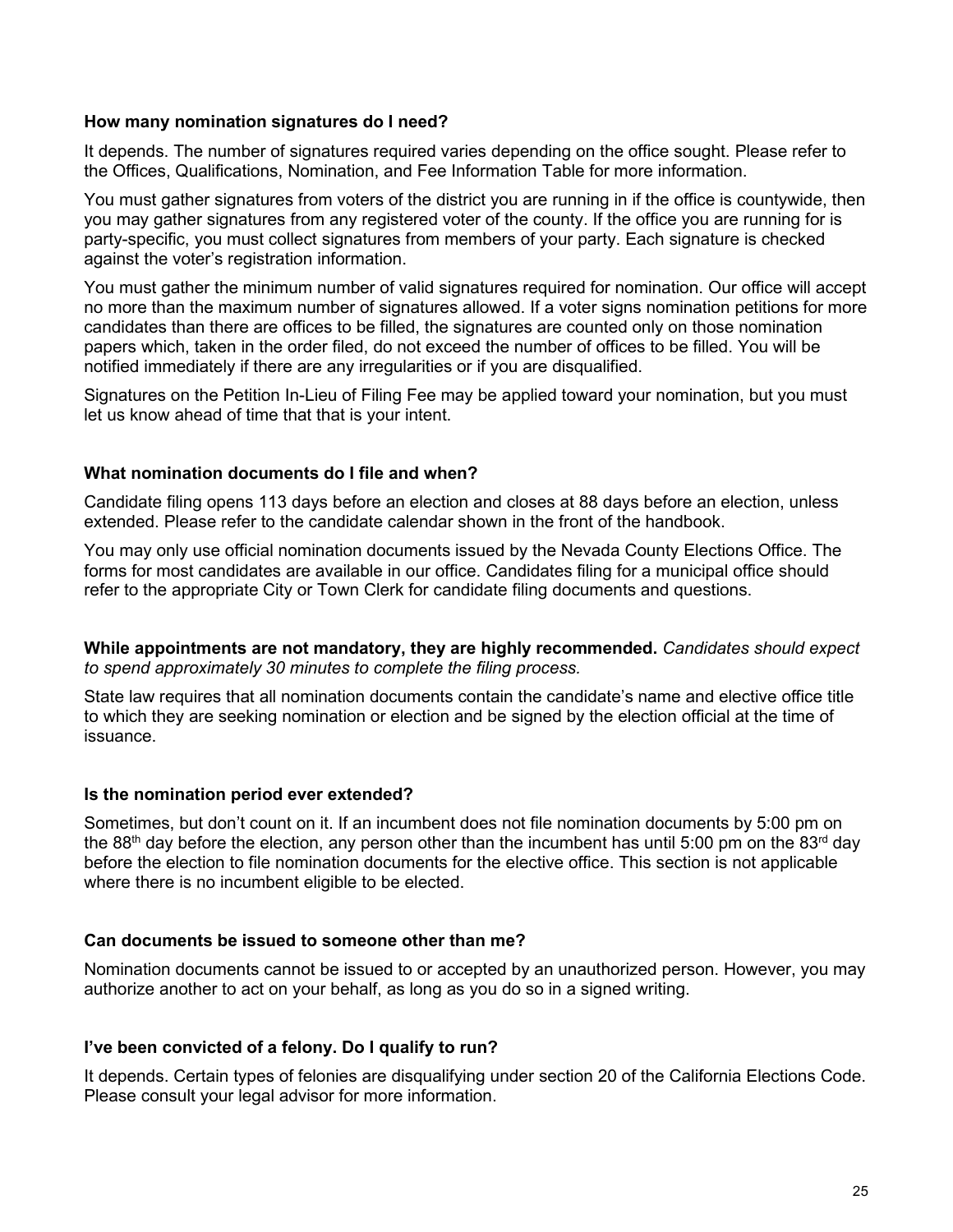#### **Can I withdraw my candidacy?**

Once you complete the Declaration of Candidacy, you may not withdraw.

#### **How can my name appear on the ballot?**

The ballot name may be designated as follows:

- First, middle, and last name.
- Initials only and last name.
- A nickname may be included but must be in quotation marks, not parentheses.
- A familiar short version of the first name, such as "Bill" for "William", "Jen" for "Jennifer" or "Jim" for "James."
- No title or degree can appear on the same line on a ballot as a candidate's name, either before or after the candidate's name.
- A change in legal name is not allowed unless the change was made by marriage or by court decree.

#### **Are there any restrictions for ballot designations?**

Yes. The Ballot Designation Worksheet will help you navigate all these rules. Please contact our office for any specific questions about your ballot designation. For more details about ballot designations, please refer to page 16.

#### **What if there is an insufficient number of candidates?**

If there is only one candidate for a county position, the candidate's name will appear alone on the ballot. For most other offices, the Board of Supervisors will make appointments in lieu of an election.

#### **The campaign finance rules and reporting schedules are a little overwhelming. Who can help me?**

You are responsible for knowing the campaign finance rules and reporting requirements. Your best resources are NetFile and the Fair Political Practices Commission. Please refer to page 11 for contact information and page 13 for more information about NetFile and the FPPC.

#### **Can you help me complete my required campaign disclosures?**

No. As a nonpartisan governmental entity, we cannot complete your disclosure forms and we will not provide any legal advice or in-kind services for any political campaign. If you have questions about a disclosure form, please ask the FPPC staff or your legal advisor. Please refer to page 11 for contact information and page 13 for more information about NetFile and the FPPC.

#### **Can I file my required campaign disclosures on paper?**

No. In 2016, Nevada County passed Ordinance 2404, which requires candidates and political committees to file most documents electronically. The good news is, the FPPC and NetFile staff are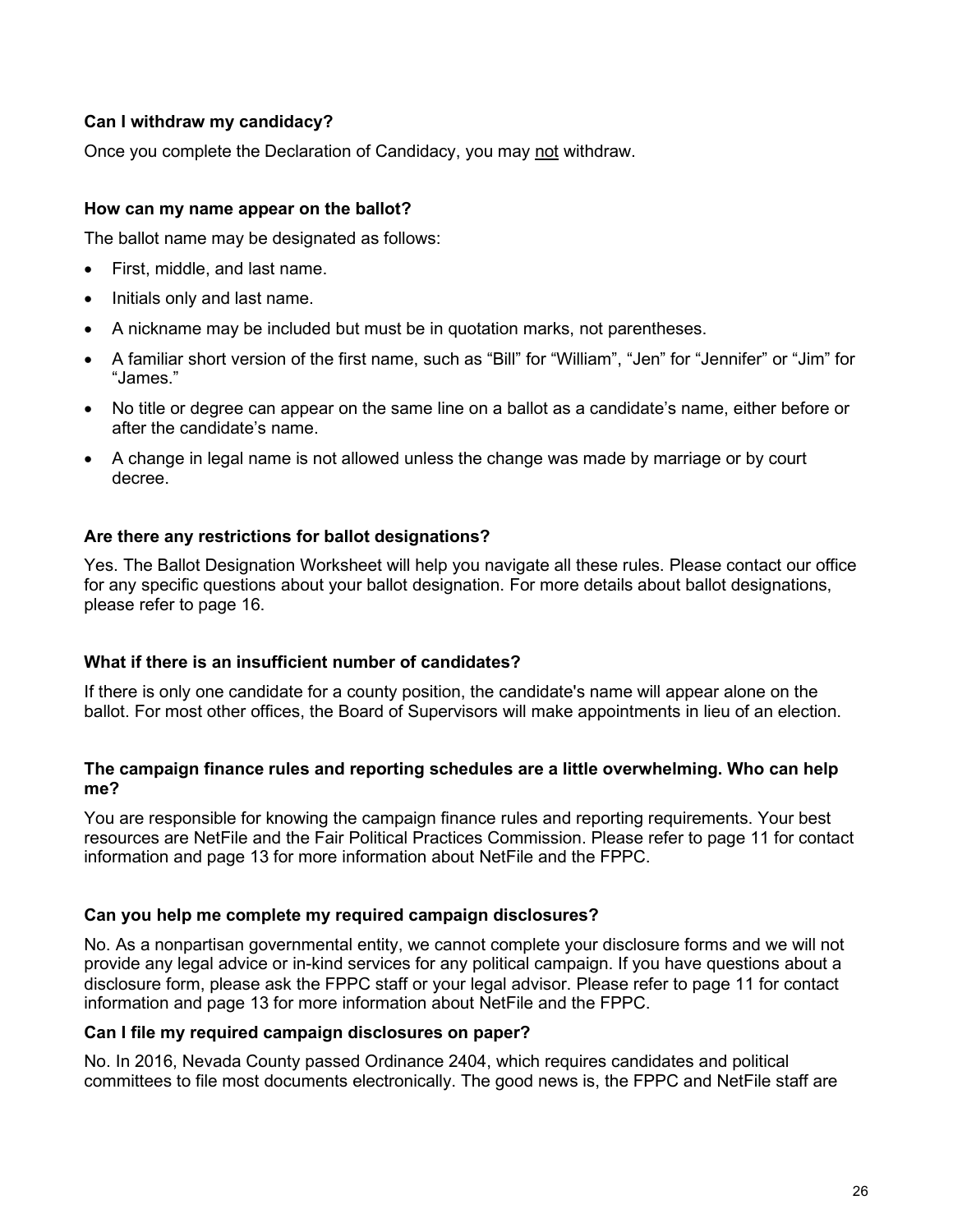incredibly helpful and will provide help and training suited to your needs. Please refer to page 11 for contact information and page 13 for more information about NetFile and the FPPC.

#### **I want to communicate to as many potential voters as possible. What do I need to know?**

The Government and Elections Codes provide most of the details that you need to know. In general, the law will require you and your campaign to be transparent. There will be specific rules you need to follow for political mail, radio and television ads, and other forms of outreach. Please consult a legal advisor for specific questions.

#### **I have more questions—how do I contact you?**

You may call, email, or make an appointment to stop by. Our office is open Monday – Friday, 8:00 am – 5:00 pm, excluding county holidays.

Phone: (530) 265-1298

Email: [elections.mail@co.nevada.ca.us](mailto:elections.mail@co.nevada.ca.us)

Physical Address: 950 Maidu Avenue, Second Floor, Suite 210, Nevada City, CA 95959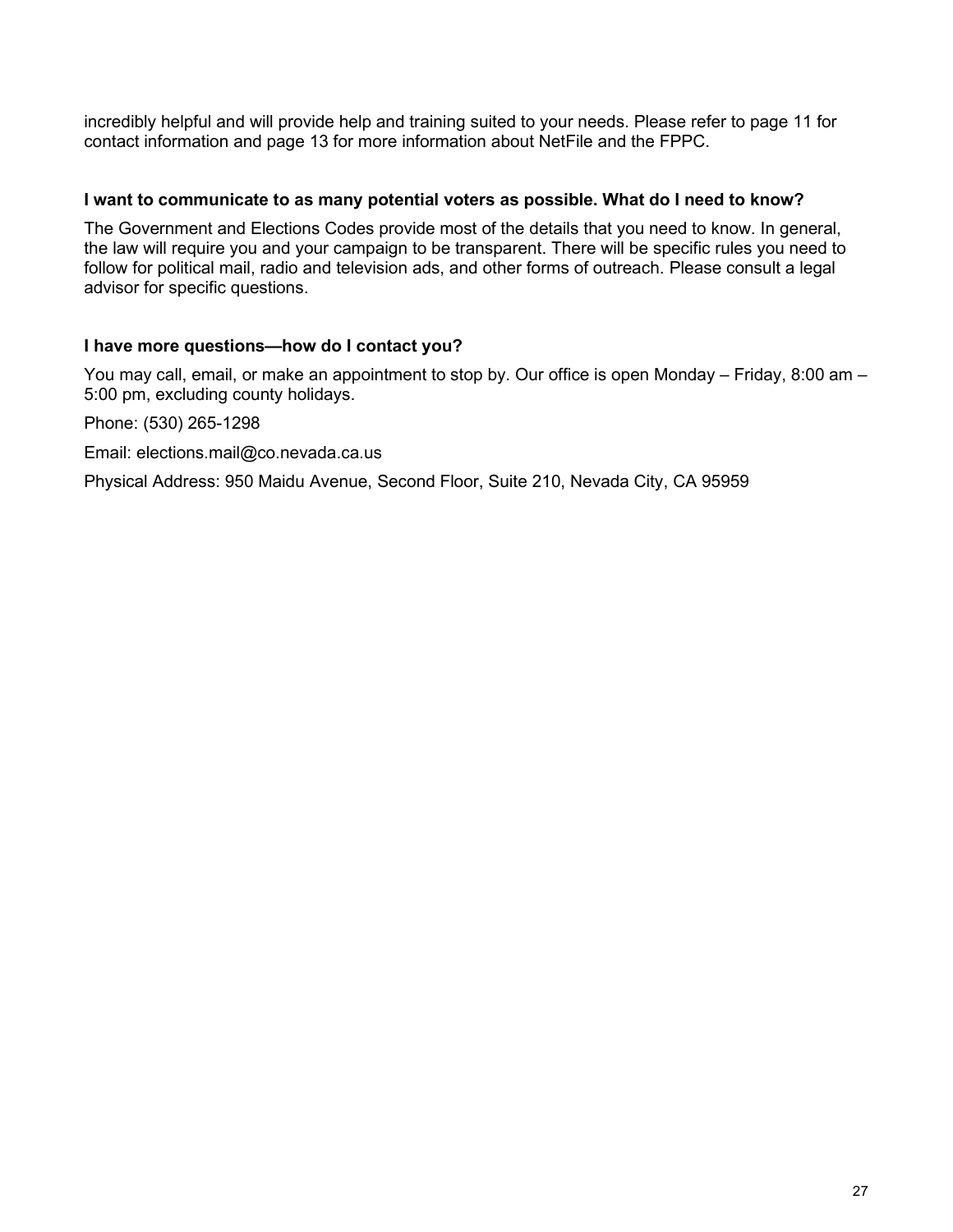### Offices, Qualifications, Nomination, and Fee Information

Some candidates meeting the minimum qualifications may be disqualified from running for office under California law. Please consult your legal advisor if you have specific questions or concerns.

Candidates' Statements of Qualifications (SOQ) may appear in both English and Spanish in the County Voter Information Guide. The fee for Spanish SOQ is double the fee shown for English only plus \$100.00.

<span id="page-28-1"></span><span id="page-28-0"></span>

| <b>Office</b>                                                                                                                                                                                                                       | <b>Minimum Qualifications</b>                                                                                                                                                                        | Length<br>оf<br><b>Term</b> | <b>Filing Fee</b>                                                      | <b>Nomination</b><br><b>Signatures</b> | <b>Sigs</b><br>In<br>Lieu | SOQ Fee (Eng.<br>Only)                                      |  |  |  |
|-------------------------------------------------------------------------------------------------------------------------------------------------------------------------------------------------------------------------------------|------------------------------------------------------------------------------------------------------------------------------------------------------------------------------------------------------|-----------------------------|------------------------------------------------------------------------|----------------------------------------|---------------------------|-------------------------------------------------------------|--|--|--|
| <b>Voter Nominated Offices</b><br>The top two vote getters at the Primary Election advance to the General Election for the voter-nominated office, even if both candidates have specified the same<br>party preference designation. |                                                                                                                                                                                                      |                             |                                                                        |                                        |                           |                                                             |  |  |  |
| <b>Federal</b>                                                                                                                                                                                                                      |                                                                                                                                                                                                      |                             |                                                                        |                                        |                           |                                                             |  |  |  |
| United States Representative,<br>District 3                                                                                                                                                                                         | 25 years old<br>$\bullet$<br>U.S. Citizen for at least 7 years<br>$\bullet$<br><b>Resident of California</b><br>California registered voter<br>U.S. Const. Art. I, § 2, cl. 2; Cal. Elec. Code § 201 | 2 years                     | \$1,740.00<br>Prorated<br><b>Value Per</b><br>Signature:<br>\$1.281296 | 40-60                                  | 1,358                     | \$1,964.38                                                  |  |  |  |
| United States Senate (special<br>vacancy)                                                                                                                                                                                           | 30 years old<br>$\bullet$<br>U.S. Citizen for at least 9 years<br><b>Resident of California</b><br>California registered voter<br>U.S. Const. Art. I, § 3, cl. 3; Cal. Elec. Code § 201              | Thru<br>Jan 3,<br>2023      | \$3,480.00<br>Prorated<br>Value Per<br>Signature:<br>\$0.732631        | 65-100                                 | 4,750                     | Please see<br>Secretary of<br>State for more<br>information |  |  |  |
| United States Senate (full term)                                                                                                                                                                                                    | 30 years old<br>$\bullet$<br>U.S. Citizen for at least 9 years<br>$\bullet$<br><b>Resident of California</b><br>California registered voter<br>U.S. Const. Art. I, § 3, cl. 3; Cal. Elec. Code § 201 | 6 years                     | \$3,480.00<br>Prorated<br>Value Per<br>Signature:<br>\$0.732631        | 65-100                                 | 4,750                     | Please see<br>Secretary of<br>State for more<br>information |  |  |  |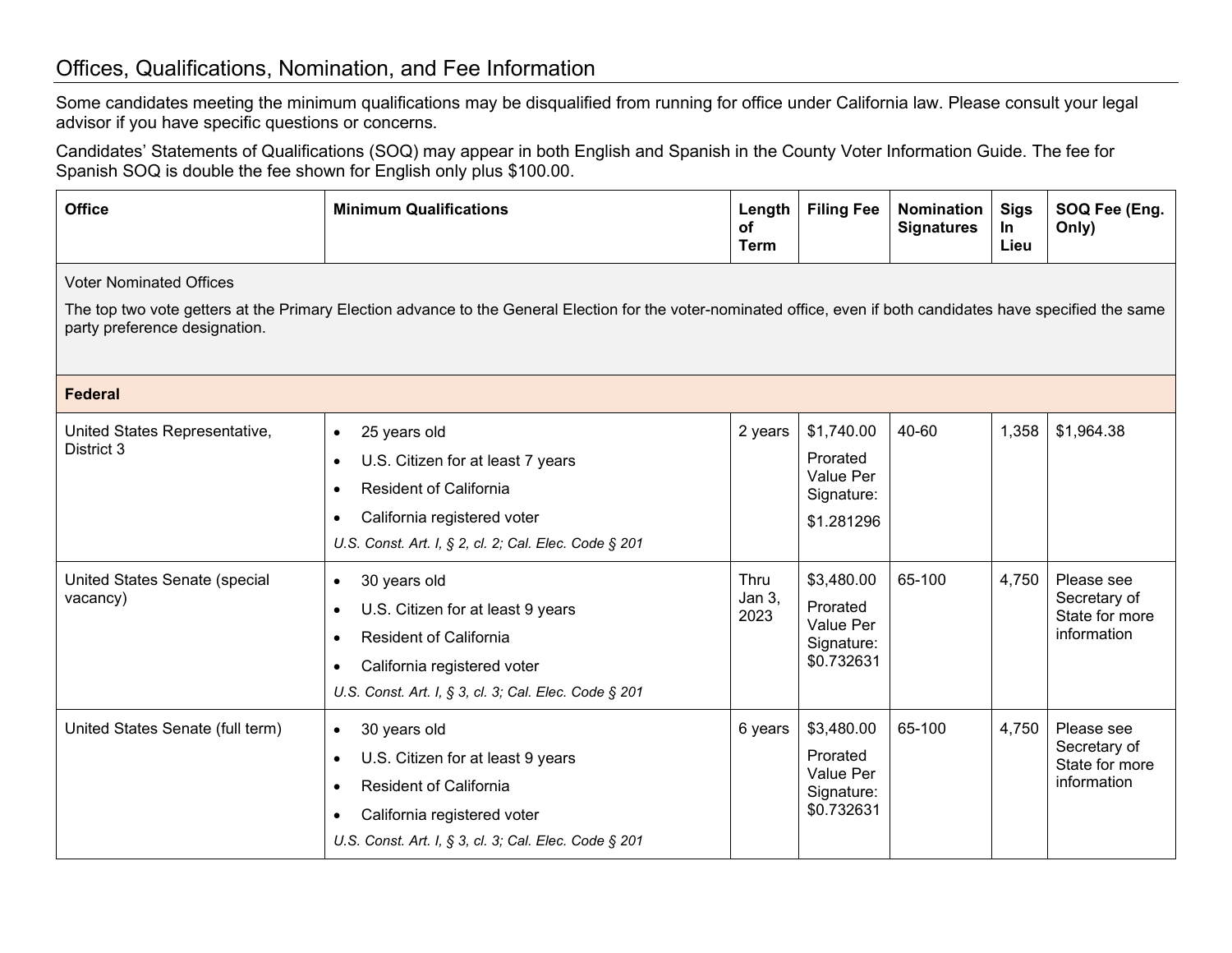| <b>Office</b>                                                                                                                                                                                                                                                                                                                   | <b>Minimum Qualifications</b>                                                                                                                                                                                                                                                                                                                                           | Length<br>оf<br><b>Term</b> | <b>Filing Fee</b>                                               | <b>Nomination</b><br><b>Signatures</b> | <b>Sigs</b><br>In<br>Lieu | SOQ Fee (Eng.<br>Only) |  |  |
|---------------------------------------------------------------------------------------------------------------------------------------------------------------------------------------------------------------------------------------------------------------------------------------------------------------------------------|-------------------------------------------------------------------------------------------------------------------------------------------------------------------------------------------------------------------------------------------------------------------------------------------------------------------------------------------------------------------------|-----------------------------|-----------------------------------------------------------------|----------------------------------------|---------------------------|------------------------|--|--|
| <b>State Legislative</b><br>The top two vote getters at the Primary Election advance to the General Election for the voter-nominated office, even if both candidates have specified the same<br>party preference designation. For more information, please visit https://www.sos.ca.gov/elections/primary-elections-california. |                                                                                                                                                                                                                                                                                                                                                                         |                             |                                                                 |                                        |                           |                        |  |  |
| State Assembly Member, District 1                                                                                                                                                                                                                                                                                               | U.S. Citizen<br>$\bullet$<br>California registered voter<br>$\bullet$<br>Resident of California for 3 years<br>$\bullet$<br>Resident of the legislative district for 1 year<br>$\bullet$<br>Served the legislature for less than 12 years<br>$\bullet$<br>Not convicted of a disqualifying felony<br>$\bullet$<br>Cal. Const., art. IV, § 2; Cal. Elec. Code §§ 20, 201 | 2 years                     | \$1,197.02<br>Prorated<br>Value Per<br>Signature:<br>\$1.762916 | 40-60                                  | 679                       | \$1,889.38             |  |  |
| State Senator, District 4                                                                                                                                                                                                                                                                                                       | U.S. Citizen<br>$\bullet$<br>California registered voter<br>$\bullet$<br>Resident of California for 3 years<br>$\bullet$<br>Resident of the legislative district for 1 year<br>$\bullet$<br>Served the legislature for less than 12 years<br>$\bullet$<br>Not convicted of a disqualifying felony<br>$\bullet$<br>Cal. Const., art. IV, § 2; Cal. Elec. Code §§ 20, 201 | 4 years                     | \$1,197.02<br>Prorated<br>Value Per<br>Signature:<br>\$0.881458 | 40-60                                  | 1,358                     | \$298.35               |  |  |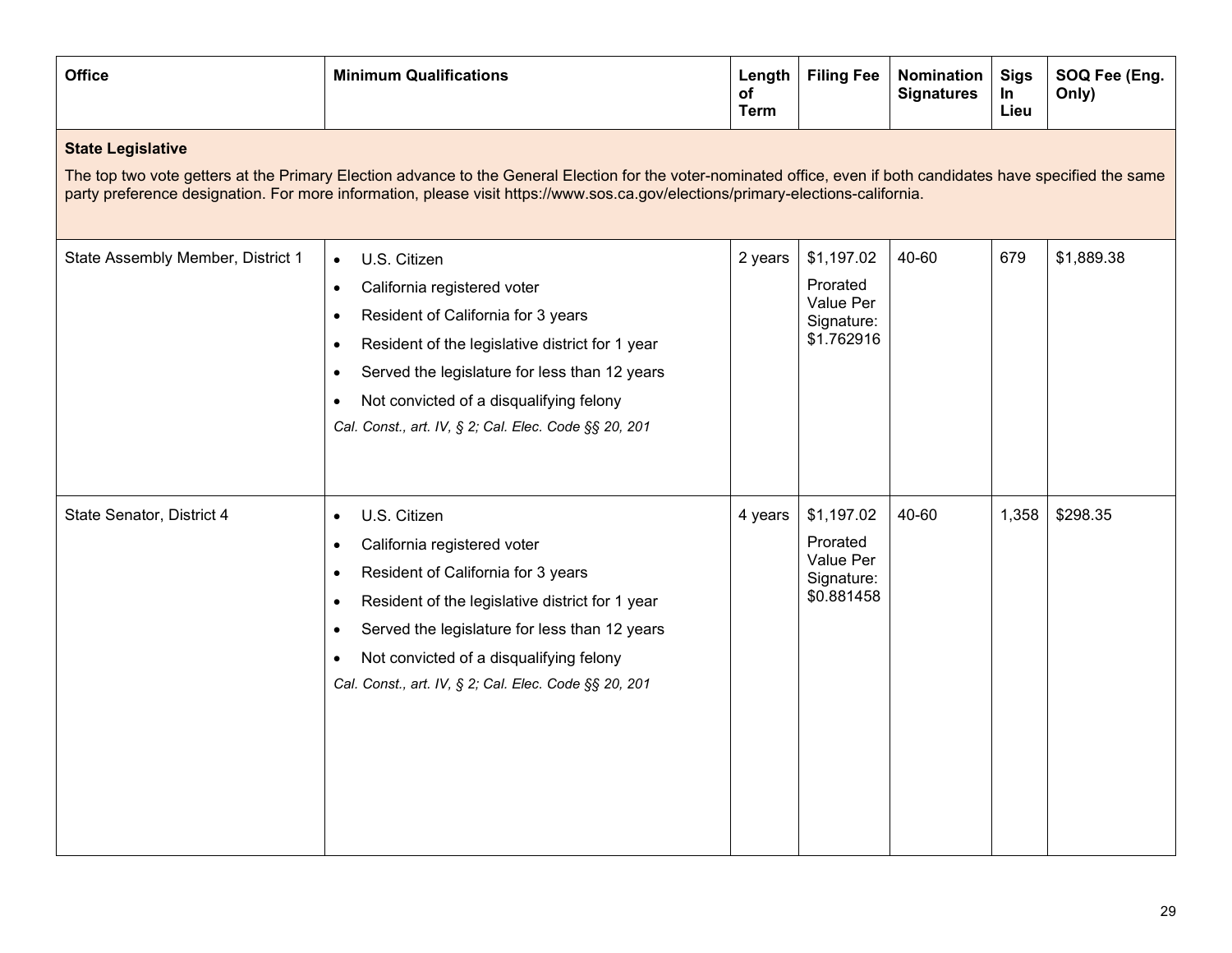| <b>Office</b>                                                                                                                                                                                                                                                                                                                   | <b>Minimum Qualifications</b>                                                                                                                                                                                                                                                               | Length<br>оf<br><b>Term</b> | <b>Filing Fee</b>                                               | Nomination<br><b>Signatures</b> | <b>Sigs</b><br>In<br>Lieu | SOQ Fee (Eng.<br>Only)                                      |  |  |  |
|---------------------------------------------------------------------------------------------------------------------------------------------------------------------------------------------------------------------------------------------------------------------------------------------------------------------------------|---------------------------------------------------------------------------------------------------------------------------------------------------------------------------------------------------------------------------------------------------------------------------------------------|-----------------------------|-----------------------------------------------------------------|---------------------------------|---------------------------|-------------------------------------------------------------|--|--|--|
| <b>Statewide Offices</b><br>The top two vote getters at the Primary Election advance to the General Election for the voter-nominated office, even if both candidates have specified the same<br>party preference designation. For more information, please visit https://www.sos.ca.gov/elections/primary-elections-california. |                                                                                                                                                                                                                                                                                             |                             |                                                                 |                                 |                           |                                                             |  |  |  |
| Governor                                                                                                                                                                                                                                                                                                                        | <b>US Citizen</b><br>$\bullet$<br>California registered voter<br>California resident for at least 5 years<br>Served less than two terms as Governor<br>Not convicted of a disqualifying felony<br>Cal. Const., art. V, § 2; Cal. Elec. Code §§ 20, 201                                      | 4 years                     | \$4,371.12<br>Prorated<br>Value Per<br>Signature:<br>\$0.920235 | 65-100                          | 4,750                     | Please see<br>Secretary of<br>State for more<br>information |  |  |  |
| <b>Lieutenant Governor</b>                                                                                                                                                                                                                                                                                                      | <b>US Citizen</b><br>$\bullet$<br>California registered voter<br>California resident for at least 5 years<br>Served less than two terms as Lt. Governor<br>Not convicted of a disqualifying felony<br>$\bullet$<br>Cal. Const., art. V, §§ 9, 11 Cal. Elec. Code §§ 20, 201                 | 4 years                     | \$3,278.34<br>Prorated<br>Value Per<br>Signature:<br>\$0.690176 | 65-100                          | 4,750                     | Please see<br>Secretary of<br>State for more<br>information |  |  |  |
| Secretary of State                                                                                                                                                                                                                                                                                                              | <b>US Citizen</b><br>$\bullet$<br>California registered voter and otherwise<br>$\bullet$<br>qualified to run<br>Served less than two terms as Secretary of<br>$\bullet$<br><b>State</b><br>Not convicted of a disqualifying felony<br>Cal. Const., art. V, § 11; Cal. Elec. Code §§ 20, 201 | 4 years                     | \$3,278.34<br>Prorated<br>Value Per<br>Signature:<br>\$0.690176 | 65-100                          | 4,750                     | Please see<br>Secretary of<br>State for more<br>information |  |  |  |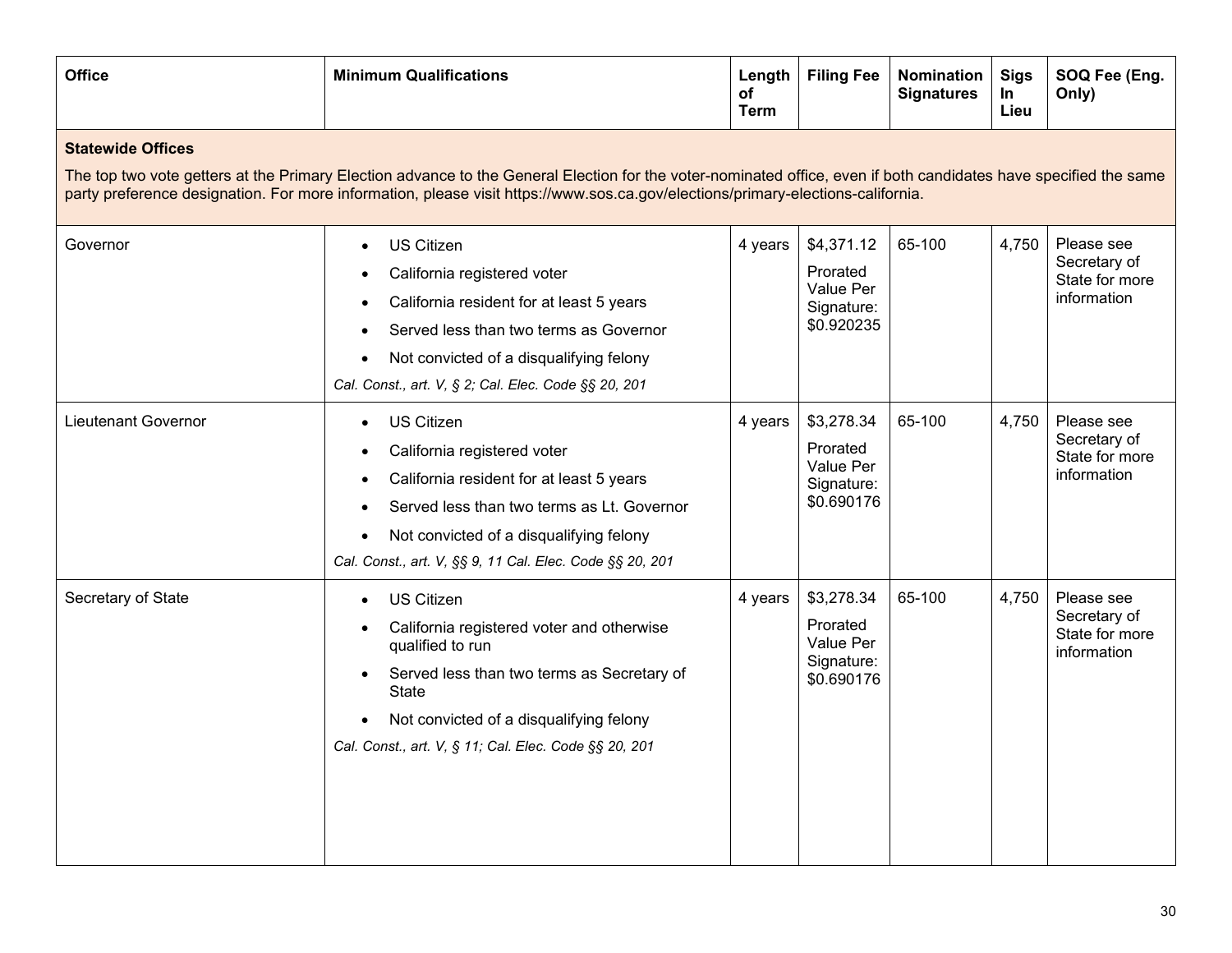| <b>Office</b>                 | <b>Minimum Qualifications</b>                                                                                                                                                                                                                                                                         | Length<br>оf<br><b>Term</b> | <b>Filing Fee</b>                                               | <b>Nomination</b><br><b>Signatures</b> | <b>Sigs</b><br>In<br>Lieu | SOQ Fee (Eng.<br>Only)                                      |
|-------------------------------|-------------------------------------------------------------------------------------------------------------------------------------------------------------------------------------------------------------------------------------------------------------------------------------------------------|-----------------------------|-----------------------------------------------------------------|----------------------------------------|---------------------------|-------------------------------------------------------------|
| Controller                    | <b>US Citizen</b><br>$\bullet$<br>California registered voter and otherwise<br>qualified to run<br>Served less than two terms as Controller<br>Not convicted of a disqualifying felony<br>$\bullet$<br>Cal. Const., art. V, § 11; Cal. Elec. Code §§ 20, 201                                          | 4 years                     | \$3,496.86<br>Prorated<br>Value Per<br>Signature:<br>\$0.736181 | 65-100                                 | 4,750                     | Please see<br>Secretary of<br>State for more<br>information |
| Treasurer                     | <b>US Citizen</b><br>$\bullet$<br>California registered voter and otherwise<br>qualified to run<br>Served less than two terms as Treasurer<br>Not convicted of a disqualifying felony<br>Cal. Const., art. V, § 11; Cal. Elec. Code §§ 20, 201                                                        | 4 years                     | \$3,496.86<br>Prorated<br>Value Per<br>Signature:<br>\$0.736181 | 65-100                                 | 4,750                     | Please see<br>Secretary of<br>State for more<br>information |
| <b>Attorney General</b>       | <b>US Citizen</b><br>California registered voter and otherwise<br>$\bullet$<br>qualified to run<br>Served less than two terms as Attorney General<br>$\bullet$<br>Not convicted of a disqualifying felony<br>Cal. Const., art. V, § 11; Cal. Elec. Code §§ 20, 201                                    | 4 years                     | \$3,796.82<br>Prorated<br>Value Per<br>Signature:<br>\$0.799330 | 65-100                                 | 4,750                     | Please see<br>Secretary of<br>State for more<br>information |
| <b>Insurance Commissioner</b> | <b>US Citizen</b><br>$\bullet$<br>California registered voter and otherwise<br>$\bullet$<br>qualified to run<br>Served less than two terms as Insurance<br>$\bullet$<br>Commissioner<br>Not convicted of a disqualifying felony<br>$\bullet$<br>Cal. Const., art. V, § 11; Cal. Elec. Code §§ 20, 201 | 4 years                     | \$3,496.86<br>Prorated<br>Value Per<br>Signature:<br>\$0.736181 | 65-100                                 | 4,750                     | Please see<br>Secretary of<br>State for more<br>information |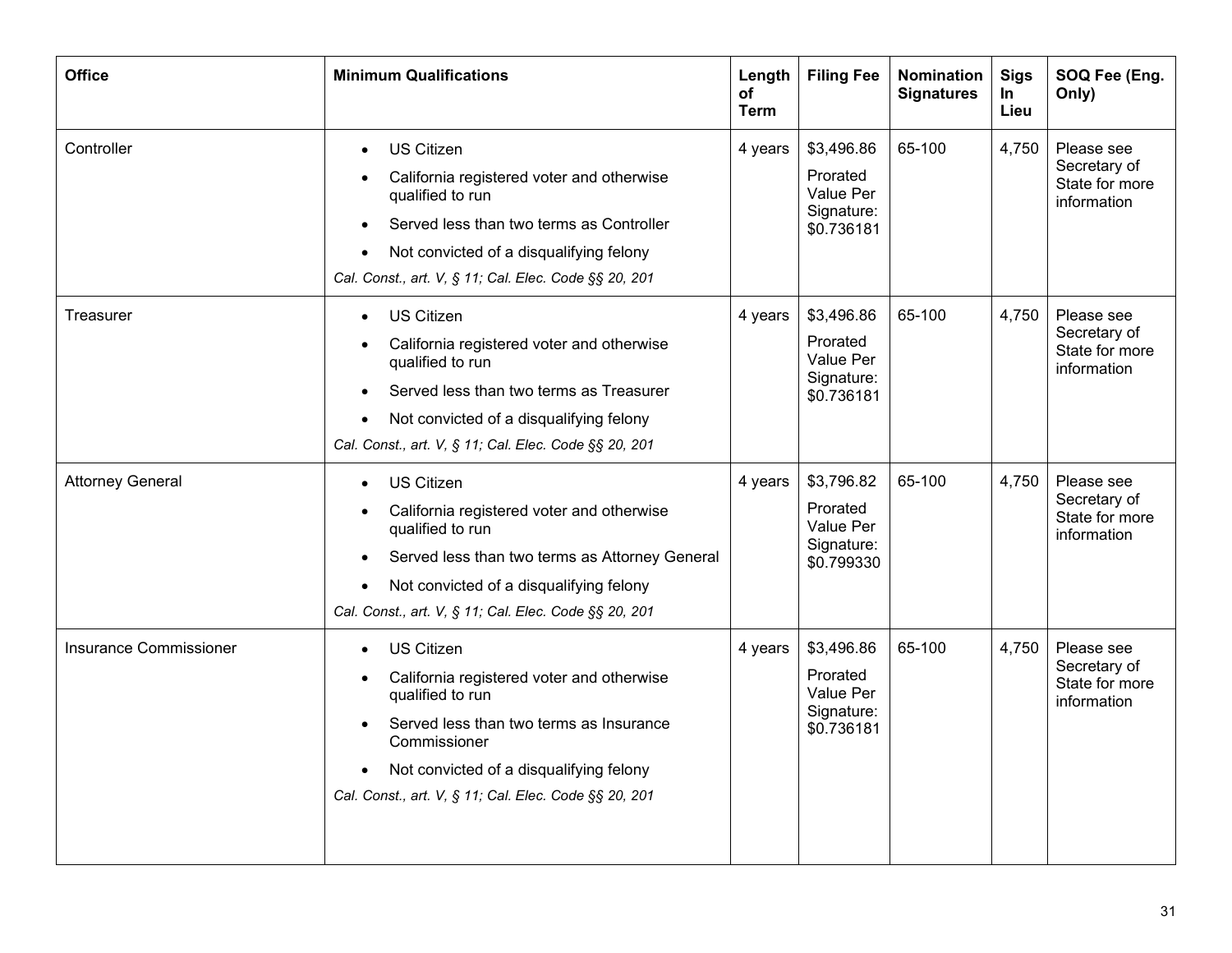<span id="page-32-0"></span>

| <b>Office</b>                          | <b>Minimum Qualifications</b>                                                                                                                                                                                                                                                                                                                                                          | Length<br>of<br><b>Term</b> | <b>Filing Fee</b>                                                      | <b>Nomination</b><br><b>Signatures</b> | <b>Sigs</b><br>In<br>Lieu | SOQ Fee (Eng.<br>Only)                                      |
|----------------------------------------|----------------------------------------------------------------------------------------------------------------------------------------------------------------------------------------------------------------------------------------------------------------------------------------------------------------------------------------------------------------------------------------|-----------------------------|------------------------------------------------------------------------|----------------------------------------|---------------------------|-------------------------------------------------------------|
| Member, State Board of<br>Equalization | <b>US Citizen</b><br>$\bullet$<br>California registered voter and otherwise<br>qualified to run<br>Served less than two terms on State Board of<br>$\bullet$<br>Equalization<br>Not convicted of a disqualifying felony<br>$\bullet$<br>Cal. Const., art. V, § 11; Cal. Elec. Code §§ 20, 201                                                                                          | 4 years                     | \$1,639.17<br>Prorated<br>Value Per<br>Signature:<br>\$0.491063        | 40-60                                  | 3,338                     | Please see<br>Secretary of<br>State for more<br>information |
| Nonpartisan Offices                    |                                                                                                                                                                                                                                                                                                                                                                                        |                             |                                                                        |                                        |                           |                                                             |
| <b>Statewide</b>                       |                                                                                                                                                                                                                                                                                                                                                                                        |                             |                                                                        |                                        |                           |                                                             |
| Superintendent of Public Instruction   | <b>US Citizen</b><br>$\bullet$<br>California registered voter and otherwise<br>qualified to run<br>Served less than two terms as Superintendent<br>$\bullet$<br>of Public Instruction<br>Not convicted of a disqualifying felony<br>$\bullet$<br>Cal. Const., art. IX, § 2; Cal. Elec. Code §§ 20, 201                                                                                 | 4 years                     | \$3,796.82<br>Prorated<br><b>Value Per</b><br>Signature:<br>\$0.799330 | 65-100                                 | 4,750                     | Please see<br>Secretary of<br>State for more<br>information |
| <b>Judicial</b>                        |                                                                                                                                                                                                                                                                                                                                                                                        |                             |                                                                        |                                        |                           |                                                             |
| Judge of the Superior Court            | <b>US Citizen</b><br>$\bullet$<br>California registered voter and otherwise<br>qualified to run<br>Member of the State Bar for 10 years or service<br>$\bullet$<br>as a judge of a California court of record for 10<br>years immediately preceding the election<br>Not convicted of a disqualifying felony<br>$\bullet$<br>Cal. Const. art. VI, §§ 15, 16; Cal. Elec. Code §§ 20, 201 | 6 years                     | \$2,250.74<br>Prorated<br>Value Per<br>Signature:<br>\$0.425471        | 20-40                                  | 5,290                     | \$1,964.38                                                  |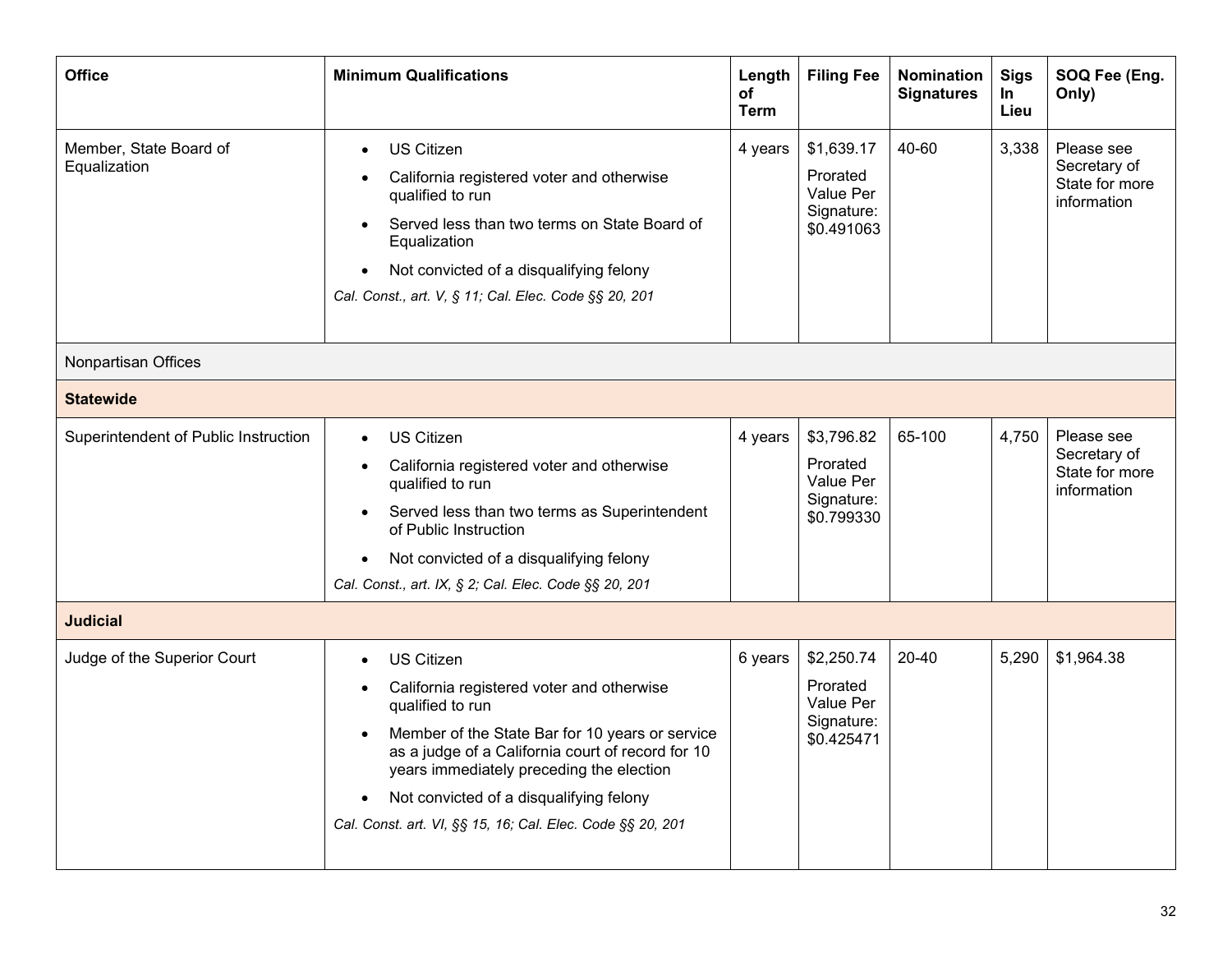| <b>Office</b>                    | <b>Minimum Qualifications</b>                                                                                                                                                                                                                                                                                                                                                                                                          | Length<br>оf<br><b>Term</b> | <b>Filing Fee</b>                                             | Nomination<br><b>Signatures</b> | <b>Sigs</b><br>In<br>Lieu | SOQ Fee (Eng.<br>Only) |
|----------------------------------|----------------------------------------------------------------------------------------------------------------------------------------------------------------------------------------------------------------------------------------------------------------------------------------------------------------------------------------------------------------------------------------------------------------------------------------|-----------------------------|---------------------------------------------------------------|---------------------------------|---------------------------|------------------------|
| <b>Board of Supervisors</b>      |                                                                                                                                                                                                                                                                                                                                                                                                                                        |                             |                                                               |                                 |                           |                        |
| County Supervisor,<br>District 3 | 18 years old<br>$\bullet$<br>California resident<br>$\bullet$<br>Registered voter in the district which the candidate<br>$\bullet$<br>seeks to represent for at least 30 days immediately<br>before the filing deadline<br>Supervisor shall reside in the district during his or<br>$\bullet$<br>her incumbency<br>Not convicted of a disqualifying felony<br>$\bullet$<br>Cal. Elec. Code §§§ 20, 201; Cal. Gov. Code §§ 24001, 25041 | 4 years                     | \$536.67<br>Prorated<br>Value Per<br>Signature:<br>\$0.654763 | 20-40                           | 820                       | \$428.65               |
| County Supervisor,<br>District 4 | 18 years old<br>$\bullet$<br>California resident<br>$\bullet$<br>Registered voter in the district which the candidate<br>$\bullet$<br>seeks to represent for at least 30 days immediately<br>before the filing deadline<br>Supervisor shall reside in the district during his or<br>$\bullet$<br>her incumbency<br>Not convicted of a disqualifying felony<br>$\bullet$<br>Cal. Elec. Code §§§ 20, 201; Cal. Gov. Code §§ 24001, 25041 | 4 years                     | \$536.67<br>Prorated<br>Value Per<br>Signature:<br>\$0.654763 | 20-40                           | 820                       | \$462.63               |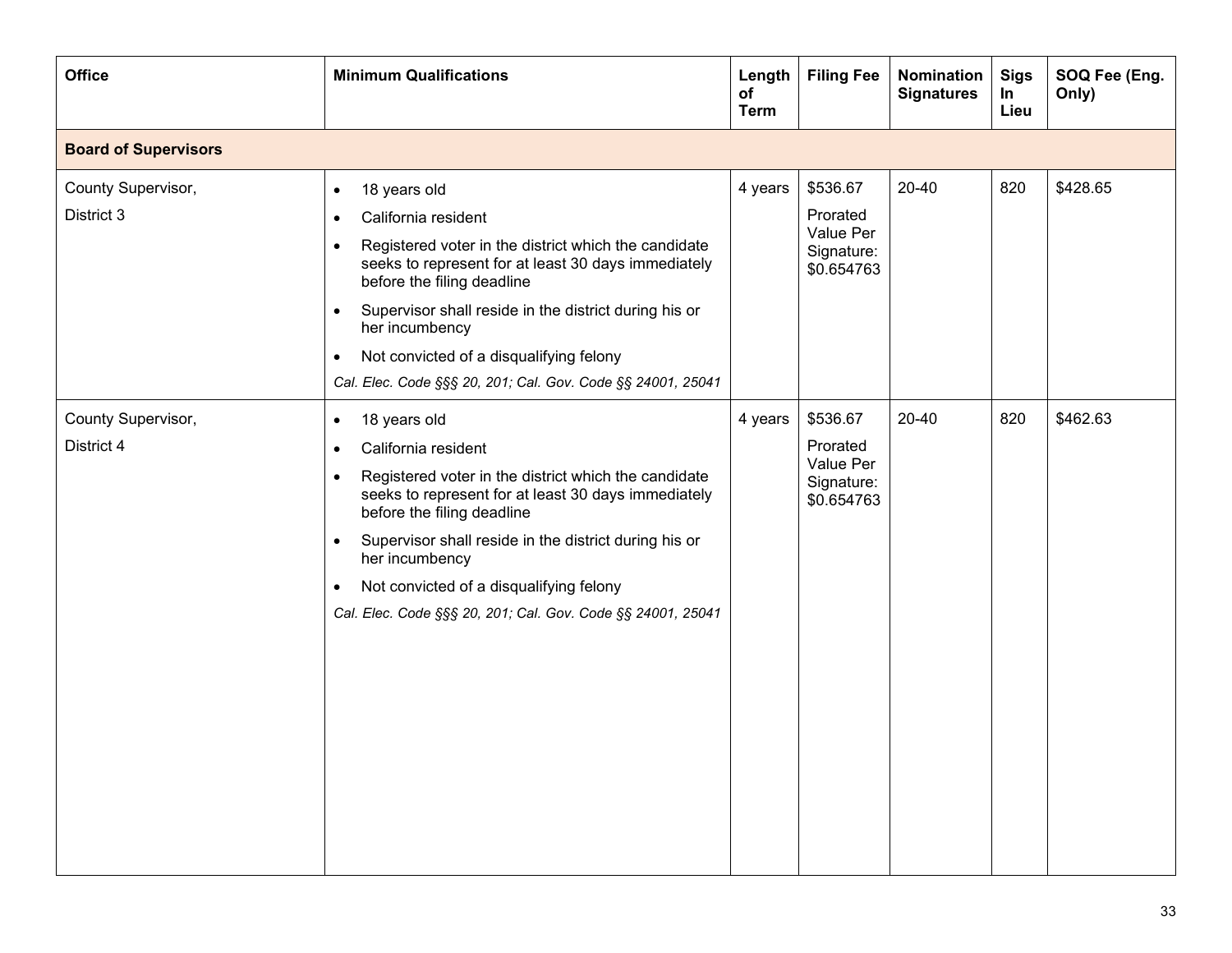| <b>Office</b>                                        | <b>Minimum Qualifications</b>                                                                                                                                                                                                                                                                                                                                                                                                 | Length<br>οf<br><b>Term</b> | <b>Filing Fee</b>                                               | <b>Nomination</b><br><b>Signatures</b> | <b>Sigs</b><br>In<br>Lieu | SOQ Fee (Eng.<br>Only) |
|------------------------------------------------------|-------------------------------------------------------------------------------------------------------------------------------------------------------------------------------------------------------------------------------------------------------------------------------------------------------------------------------------------------------------------------------------------------------------------------------|-----------------------------|-----------------------------------------------------------------|----------------------------------------|---------------------------|------------------------|
| <b>Countywide Offices</b>                            |                                                                                                                                                                                                                                                                                                                                                                                                                               |                             |                                                                 |                                        |                           |                        |
| Nevada County Assessor                               | 18 years old<br>$\bullet$<br>California resident<br>$\bullet$<br>Registered Nevada County voter<br>$\bullet$<br>Holds or acquires a valid appraiser's certificate<br>$\bullet$<br>issued by the State Board of Equalization within 30<br>days of taking office<br>Not convicted of a disqualifying felony<br>Cal. Elec. Code §§ 20, 201; Cal Gov. Code §§ 24001, 24002.5                                                      | 4 years                     | \$1,546.08<br>Prorated<br>Value Per<br>Signature:<br>\$0.495501 | 20-40                                  | 3,120                     | \$1,964.38             |
| Nevada County Auditor-Controller                     | 18 years old<br>$\bullet$<br>California resident<br>$\bullet$<br>Registered Nevada County voter<br>$\bullet$<br>Is a certified public accountant or meets other<br>$\bullet$<br>requirements specified in Section 26945 of the<br>California Government Code<br>Not convicted of a disqualifying felony<br>Cal. Elec. Code §§ 20, 201; Cal. Gov. Code §§ 24001, 26945,<br>26945.1, 26946; Nevada County Admin. Code A-II, 1.9 | 4 years                     | \$1,649.64<br>Prorated<br>Value Per<br>Signature:<br>\$0.495501 | 20-40                                  | 3,329                     | \$1,964.38             |
| Nevada County Clerk-<br>Recorder/Registrar of Voters | 18 years old<br>$\bullet$<br>California resident<br>$\bullet$<br>Registered Nevada County voter<br>٠<br>Not convicted of a disqualifying felony<br>$\bullet$<br>Cal. Elec. Code §§ 20, 201; Cal. Gov. Code § 24001                                                                                                                                                                                                            | 4 years                     | \$1,546.08<br>Prorated<br>Value Per<br>Signature:<br>\$0.495501 | $20 - 40$                              | 3,120                     | \$1,964.38             |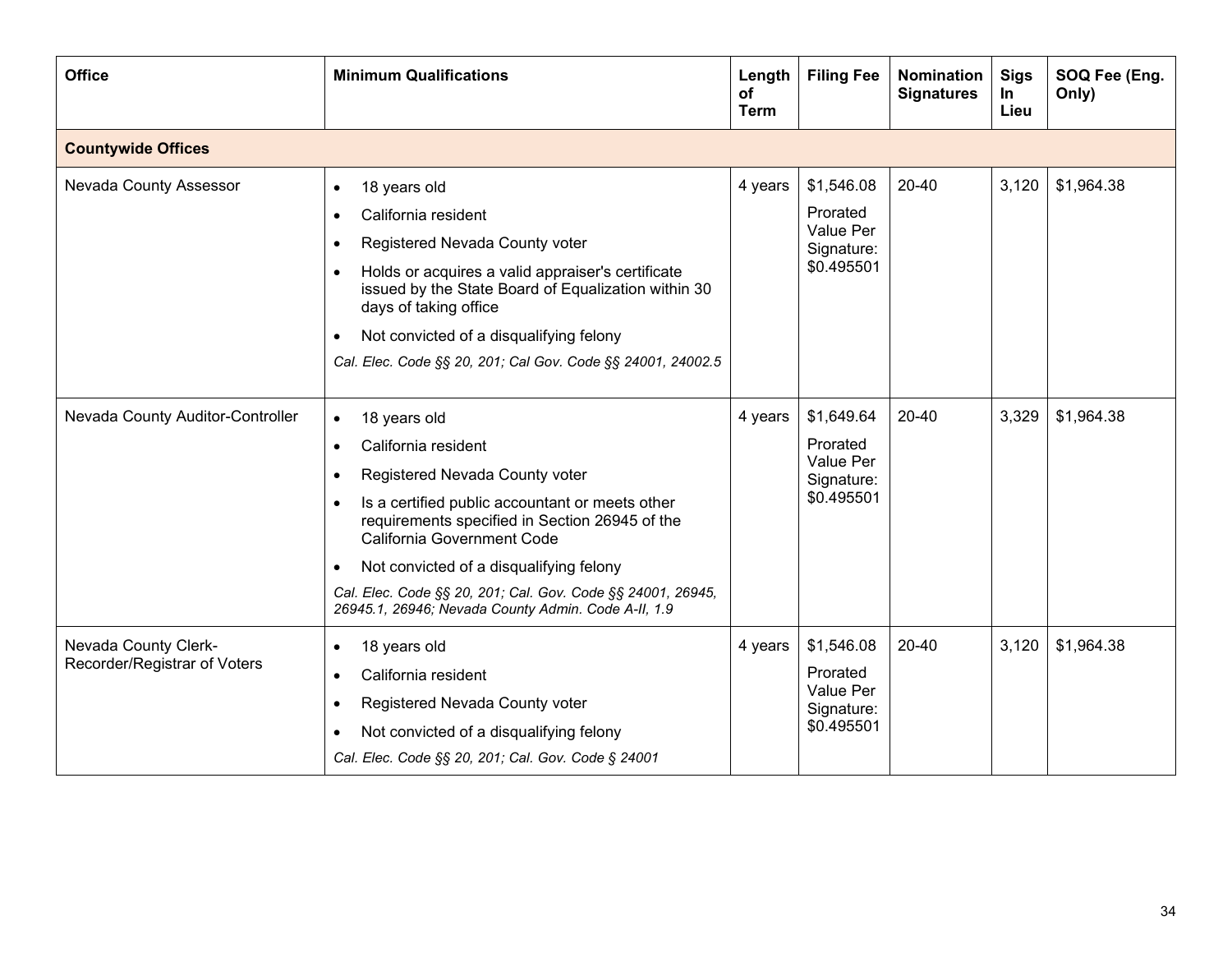| <b>Office</b>                                                 | <b>Minimum Qualifications</b>                                                                                                                                                                                                                                                                                                                                           | Length<br>оf<br><b>Term</b> | <b>Filing Fee</b>                                               | <b>Nomination</b><br><b>Signatures</b> | <b>Sigs</b><br>In<br>Lieu | SOQ Fee (Eng.<br>Only) |
|---------------------------------------------------------------|-------------------------------------------------------------------------------------------------------------------------------------------------------------------------------------------------------------------------------------------------------------------------------------------------------------------------------------------------------------------------|-----------------------------|-----------------------------------------------------------------|----------------------------------------|---------------------------|------------------------|
| Nevada County District Attorney                               | 18 years old<br>$\bullet$<br>California resident<br>$\bullet$<br>Registered Nevada County voter<br>٠<br>Admitted to practice law in the California Supreme<br>$\bullet$<br>Court<br>Not convicted of a disqualifying felony<br>$\bullet$<br>Cal. Elec. Code §§ 20, 201; Cal. Gov. Code §§ 24001, 24002                                                                  | 4 years                     | \$1,935.10<br>Prorated<br>Value Per<br>Signature:<br>\$0.365804 | 20-40                                  | 5,290                     | \$1,964.38             |
| Nevada County Sheriff-Coroner-<br><b>Public Administrator</b> | 18 years old<br>$\bullet$<br>California resident<br>$\bullet$<br>Registered Nevada County voter<br>٠<br>Meet one or more of the qualifications set forth in<br>Sections 24004 and 24004.3 of the California<br><b>Government Code</b><br>Not convicted of a disqualifying felony<br>$\bullet$<br>Cal. Elec. Code §§ 20, 201; Cal. Gov. Code §§ 24001, 24004,<br>24004.3 | 4 years                     | \$1,935.10<br>Prorated<br>Value Per<br>Signature:<br>\$0.365804 | 20-40                                  | 5,290                     | \$1,964.38             |
| Nevada County Treasurer-Tax<br>Collector                      | 18 years old<br>$\bullet$<br>California resident<br>$\bullet$<br>Registered Nevada County voter<br>٠<br>Meet one or more of the qualifications set forth in<br>٠<br>Section 27000.7 of the California Government Code<br>Not convicted of a disqualifying felony<br>$\bullet$<br>Elec. Code §§ 20, 201; Gov. Code §§ 24001, 27000.7                                     | 4 years                     | \$1,546.08<br>Prorated<br>Value Per<br>Signature:<br>\$0.495501 | 20-40                                  | 3,120                     | \$1,964.38             |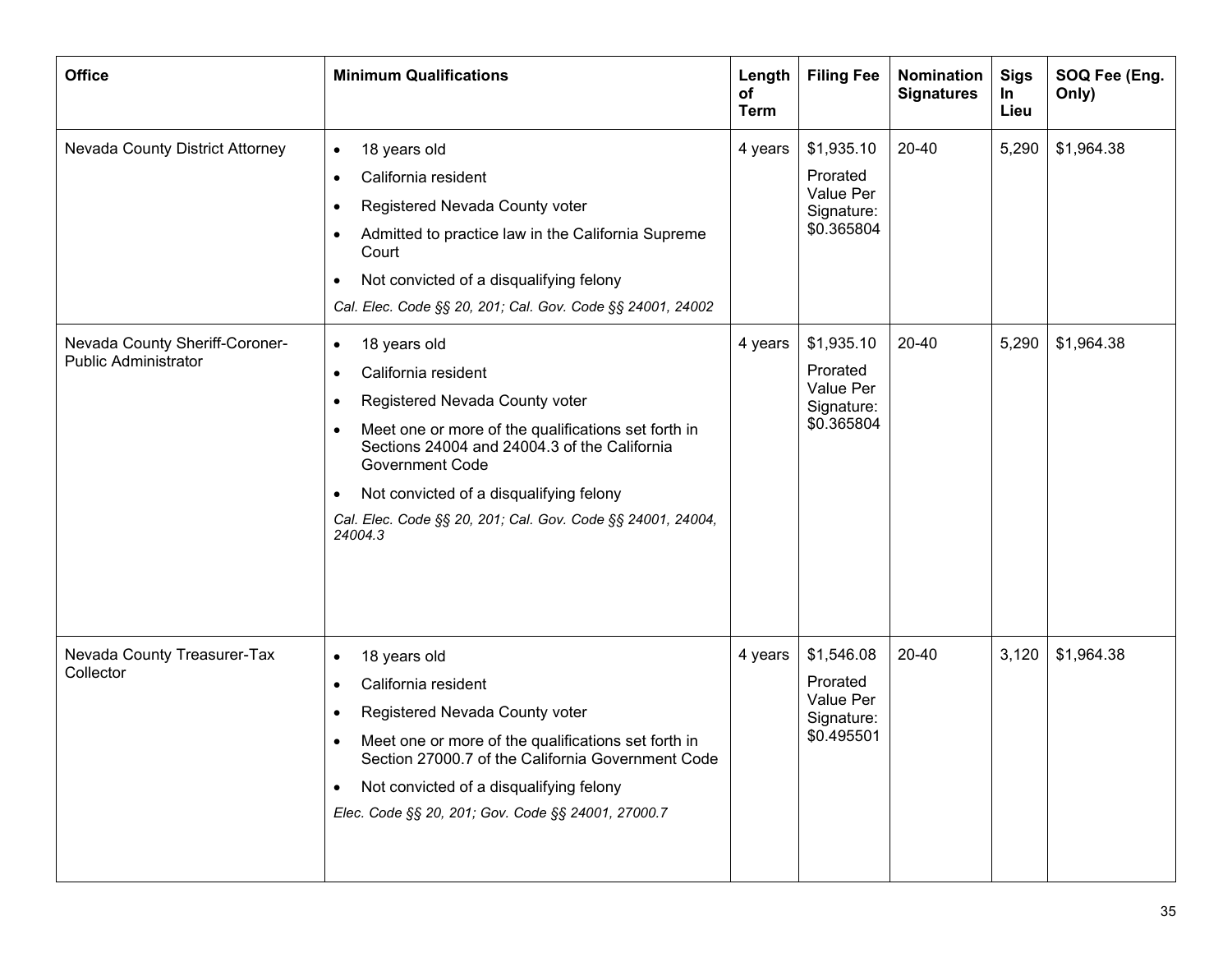<span id="page-36-0"></span>

| <b>Office</b>                                                                                   | <b>Minimum Qualifications</b>                                                                                                                                                                                                                                                                                 | Length<br>of<br><b>Term</b> | <b>Filing Fee</b>                                               | Nomination<br><b>Signatures</b> | <b>Sigs</b><br>In<br>Lieu | SOQ Fee (Eng.<br>Only) |
|-------------------------------------------------------------------------------------------------|---------------------------------------------------------------------------------------------------------------------------------------------------------------------------------------------------------------------------------------------------------------------------------------------------------------|-----------------------------|-----------------------------------------------------------------|---------------------------------|---------------------------|------------------------|
| Nevada County Superintendent of<br>Schools                                                      | 18 years old<br>$\bullet$<br>California resident<br>$\bullet$<br>Registered Nevada County voter<br>$\bullet$<br>Has a valid certification document authorizing<br>administrative services<br>Not convicted of a disqualifying felony<br>$\bullet$<br>Cal. Elec. Code §§ 20, 201; Cal. Educ. Code §§ 1205-1208 | 4 years                     | \$1,524.58<br>Prorated<br>Value Per<br>Signature:<br>\$0.495501 | 40-60                           | 3,077                     | \$1,651.83             |
| Placer County Superintendent of<br>Schools                                                      | 18 years old<br>$\bullet$<br>California resident<br>$\bullet$<br>Registered Placer County voter<br>Has a valid certification document authorizing<br>$\bullet$<br>administrative services<br>Not convicted of a disqualifying felony<br>$\bullet$<br>Cal. Elec. Code §§ 20, 201; Cal. Educ. Code §§ 1205-1208 | 4 years                     | \$1,922.43<br>Prorated<br>Value Per<br>Signature:<br>\$0.495501 | 40-60                           | 3,880                     | \$378.53               |
| <b>Municipal Offices</b><br>Candidates file for candidacy with the City or Town Clerk's Office. |                                                                                                                                                                                                                                                                                                               |                             |                                                                 |                                 |                           |                        |
| City of Nevada City Councilmember<br>Seats up for election: Mayor                               | Registered voter of the city at the time nomination<br>$\bullet$<br>papers are issued<br>Not convicted of a disqualifying felony<br>$\bullet$<br>Cal. Elec. Code §§ 20, 201; Cal. Gov. Code § 36502<br>$\bullet$                                                                                              | 4 years                     | <b>NONE</b>                                                     | $20 - 40$                       | N/A                       | \$136.73               |
| City of Nevada City Councilmember<br>Seats up for election:<br>Councilmember                    | Registered voter of the city at the time nomination<br>$\bullet$<br>papers are issued<br>Not convicted of a disqualifying felony<br>$\bullet$<br>Cal. Elec. Code §§ 20, 201; Cal. Gov. Code § 36502                                                                                                           | 4 years                     | <b>NONE</b>                                                     | 20-40                           | N/A                       | \$136.73               |